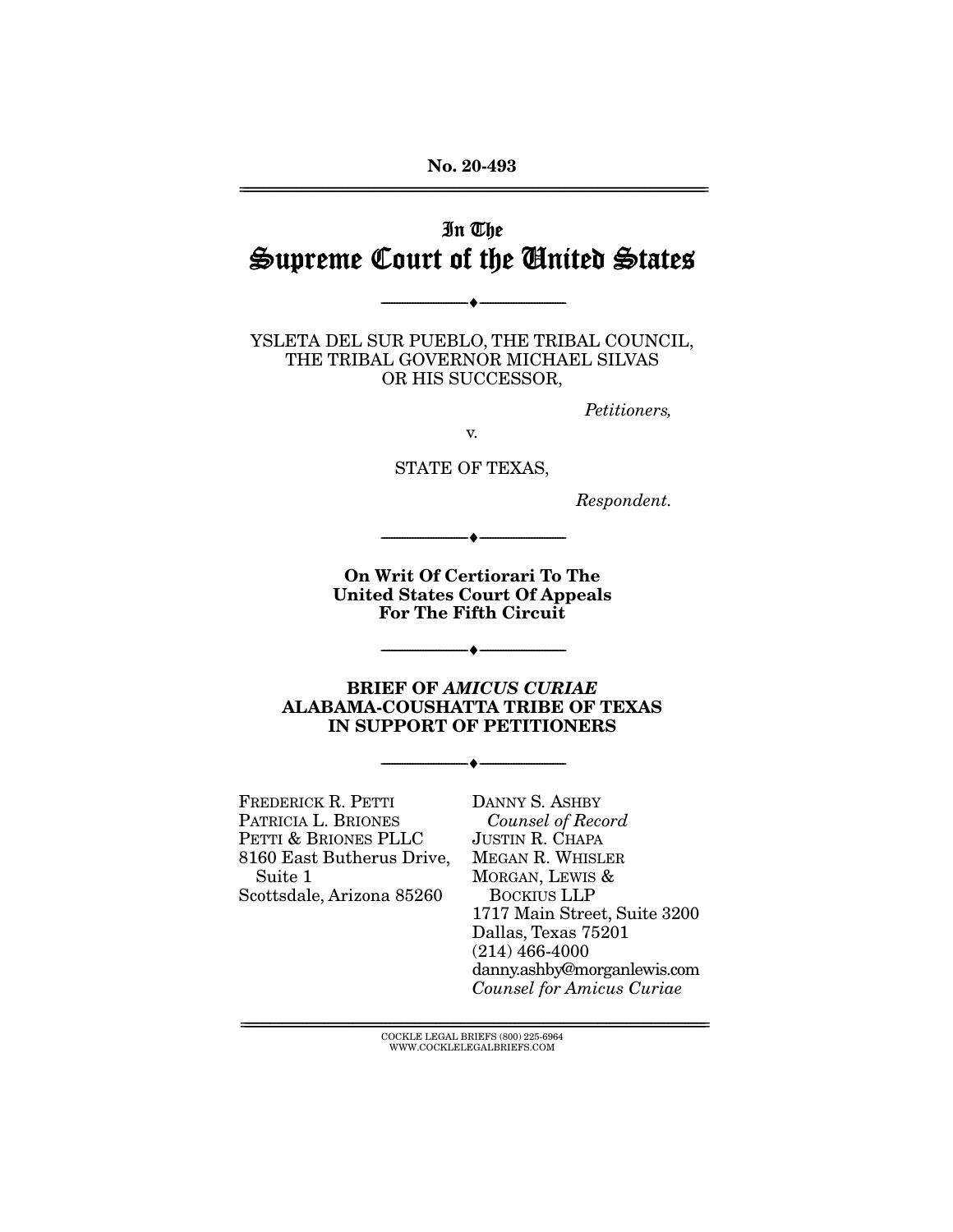## **TABLE OF CONTENTS**

| i<br>۰, |
|---------|
|---------|

| INTEREST OF AMICUS CURIAE |                                                                          |                                                                                                          |    |  |
|---------------------------|--------------------------------------------------------------------------|----------------------------------------------------------------------------------------------------------|----|--|
| SUMMARY OF THE ARGUMENT   |                                                                          |                                                                                                          |    |  |
| 5                         |                                                                          |                                                                                                          |    |  |
| L.                        | Texas Exercises Broad Regulatory Author-                                 |                                                                                                          |    |  |
| II.                       | Texas Cannot Enforce Its Regulatory<br>Bingo Regime on the Tribes' Lands |                                                                                                          |    |  |
|                           |                                                                          | A. Federal Law Bars State Regulation of<br>Gaming on Indian Lands Absent Con-                            | 7  |  |
|                           | В.                                                                       | The Restoration Act's Plain Text Only<br>Subjects the Tribes' Lands to Texas                             | 10 |  |
|                           | C.                                                                       | The Legislative History Does Not Re-<br>flect Any Intent to Subject Tribal<br>Gaming to State Regulation | 25 |  |
|                           |                                                                          | D. Ysleta Never Construed the Restora-<br>tion Act to Allow State Regulation of                          | 30 |  |
|                           | Е.                                                                       | The Restoration Act Complements the<br>Indian Gaming Regulatory Act                                      | 31 |  |
| 35                        |                                                                          |                                                                                                          |    |  |

i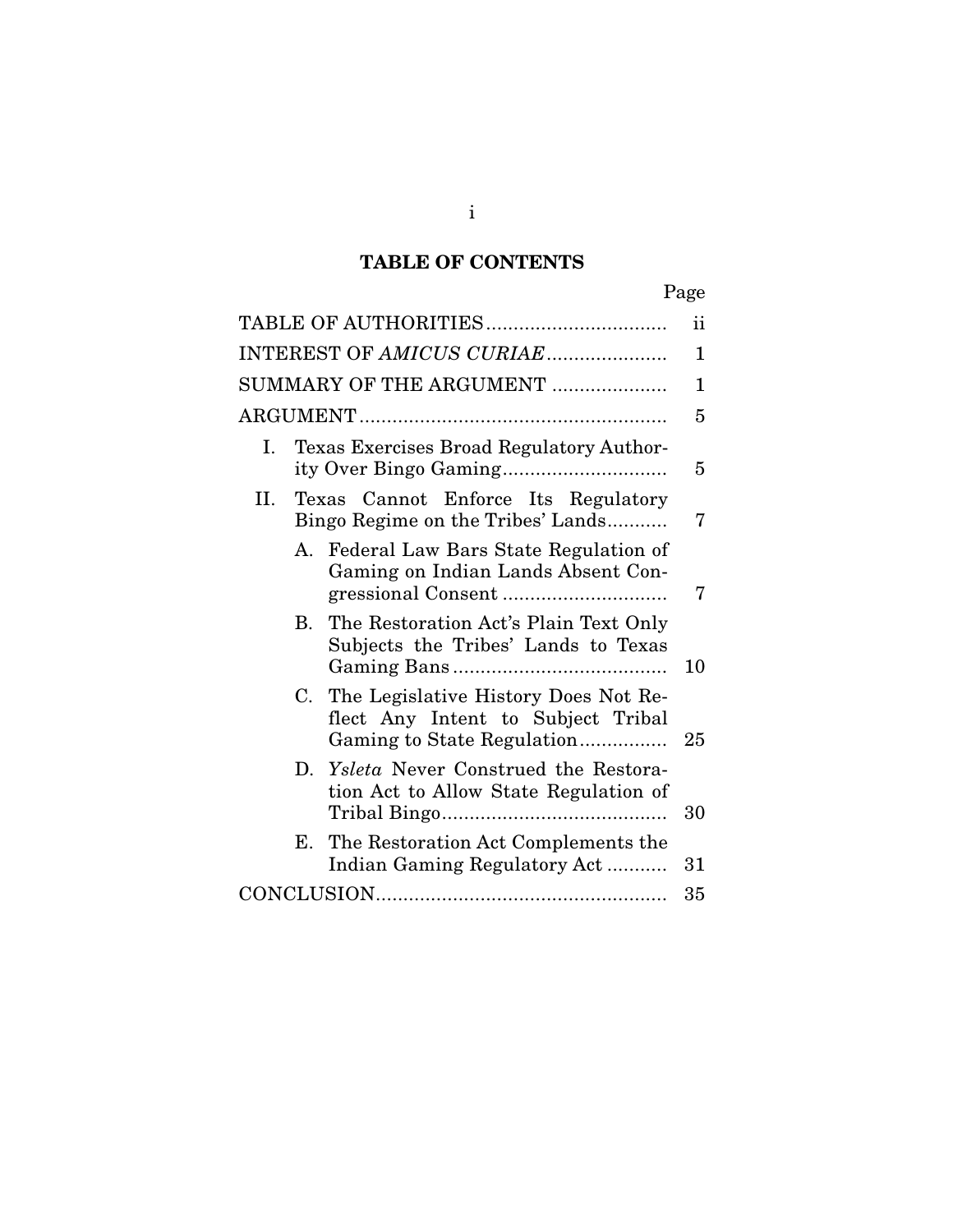## **TABLE OF AUTHORITIES**

## Cases

| Ajax v. Gregory, 32 P.2d 560 (Wash. 1934)14                                                              |
|----------------------------------------------------------------------------------------------------------|
| Ark. Game & Fish Comm'n v. United States, 568                                                            |
| Azar v. Allina Health Servs., 139 S. Ct. 1804                                                            |
| Bedroc Ltd. v. United States, 541 U.S. 176                                                               |
| Bryan v. Itasca Cty., 426 U.S. 373 (1976)passim                                                          |
| California v. Cabazon Band of Mission Indians,                                                           |
| Cohens v. Virginia, 19 U.S. 264 (1821) 30                                                                |
| Dep't of Tex., Veterans of Foreign Wars v. Tex. Lot-<br>tery Comm'n, 760 F.3d 427 (5th Cir. 2014)5, 6, 7 |
| District of Columbia v. Heller, 554 U.S. 570                                                             |
|                                                                                                          |
| Engine Mfrs. Ass'n v. S. Coast Air Quality Mgmt.                                                         |
| Epic Sys. Corp. v. Lewis, 138 S. Ct. 1612 (2018) 32, 34                                                  |
| INS v. Cardoza-Fonseca, 480 U.S. 421 (1987)27                                                            |
| La. Public Serv. Comm'n v. F.C.C., 476 U.S. 355                                                          |
| McGirt v. Oklahoma, 140 S. Ct. 2452 (2020)  19, 34                                                       |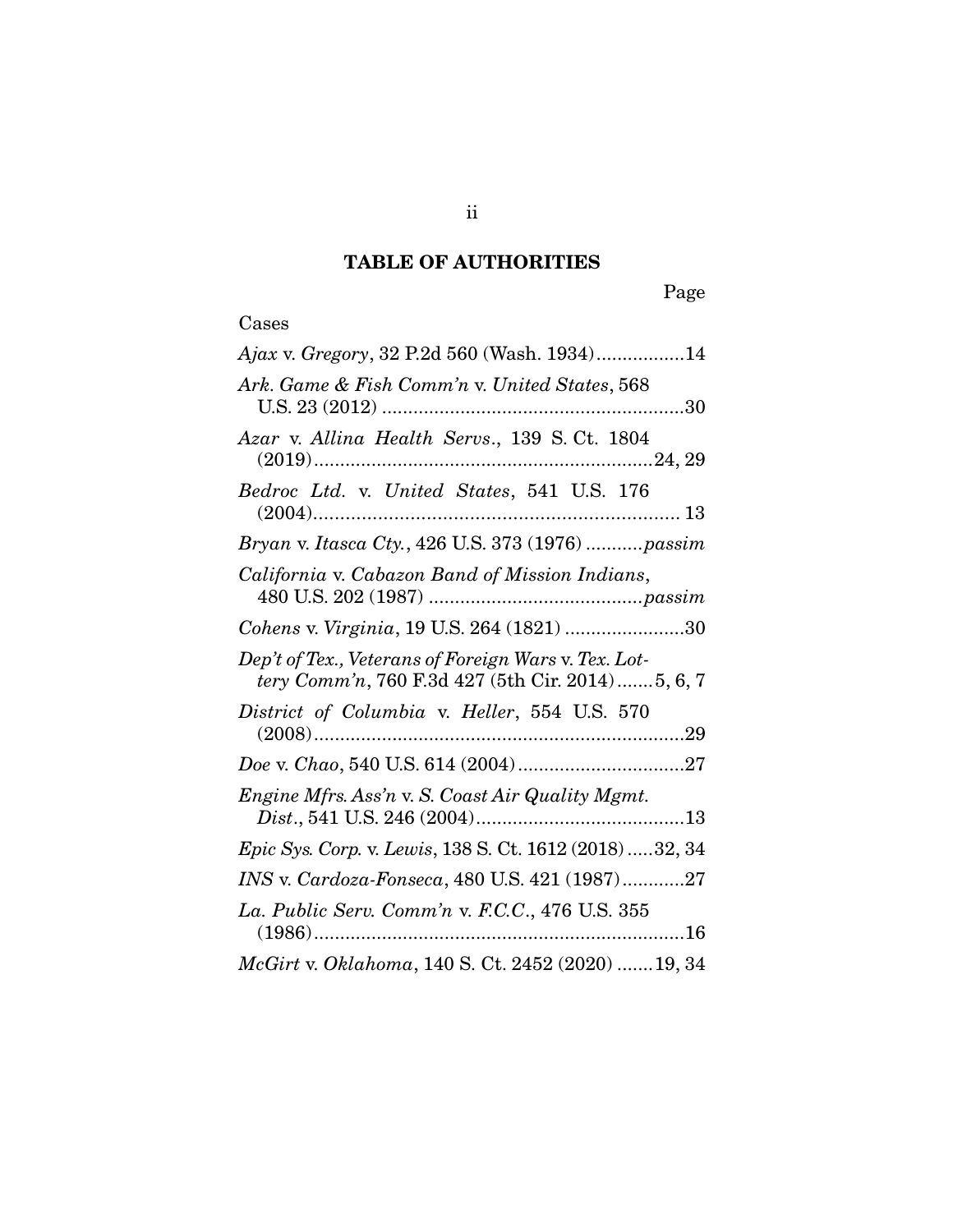## **TABLE OF AUTHORITIES—Continued**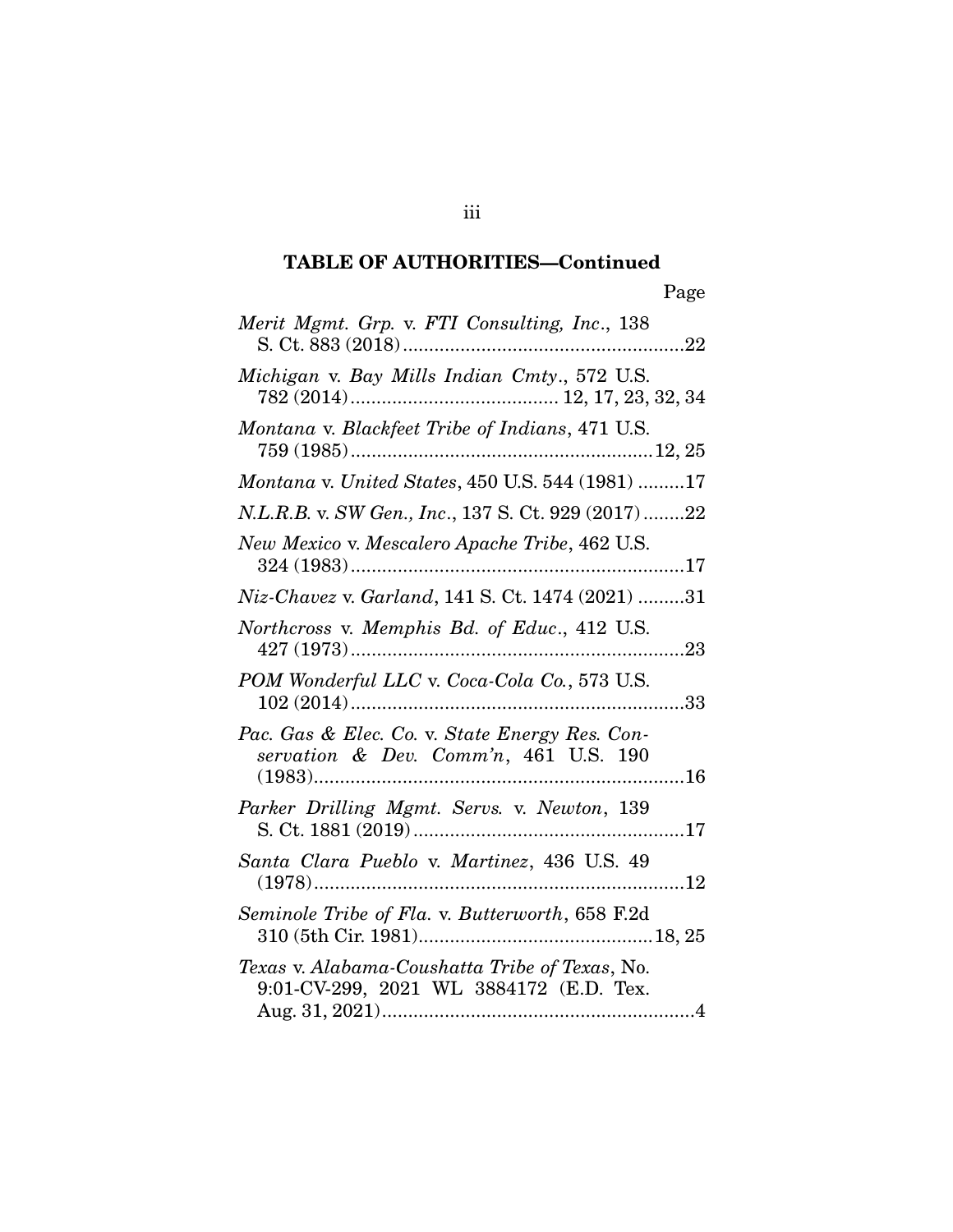## **TABLE OF AUTHORITIES—Continued**

| ۰, |
|----|
|----|

| United States v. Davis, 139 S. Ct. 2319 (2019) 24                                                 |
|---------------------------------------------------------------------------------------------------|
| United States v. Mazurie, 419 U.S. 544 (1975)7                                                    |
| United States v. R.L.C., 503 U.S. 291 (1992)25                                                    |
| United States v. Stewart, 311 U.S. 60 (1940) 23                                                   |
| United States v. Wells, 519 U.S. 482 (1997)17                                                     |
| White Mountain Apache Tribe v. Bracker, 448                                                       |
| Williams v. Taylor, 529 U.S. 420 (2000) 17                                                        |
| Wisc. Cent. Ltd. v. United States, 138 S. Ct. 2067                                                |
| Ysleta del Sur Pueblo v. Texas, 36 F.3d 1325 (5th                                                 |
| <b>CONSTITUTIONAL PROVISIONS</b>                                                                  |
|                                                                                                   |
| <b>STATUTES</b>                                                                                   |
| 16 TEX. ADMIN. CODE §§ 402.100-402.7096                                                           |
| Florida Indian Land Claims Settlement Act of<br>1982, Pub. L. No. 97-399, 96 Stat. 2012 (1982) 15 |
|                                                                                                   |
|                                                                                                   |
|                                                                                                   |
|                                                                                                   |

iv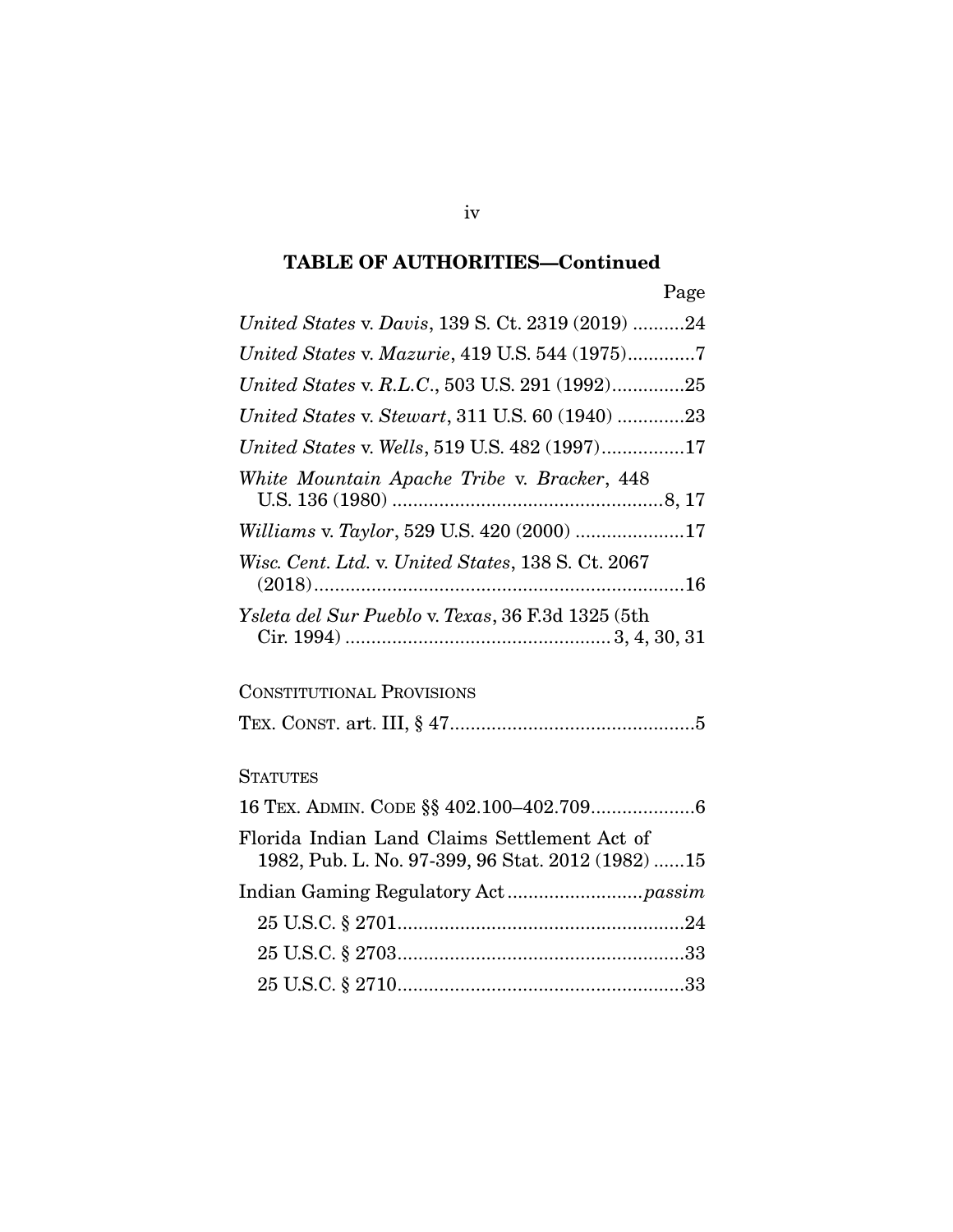## **TABLE OF AUTHORITIES—Continued**

| Seminole Indian Land Claims Settlement Act of<br>1987, Pub. L. No. 100-228, 101 Stat. 1556                                                     |
|------------------------------------------------------------------------------------------------------------------------------------------------|
|                                                                                                                                                |
| TEX. OCC. CODE ANN. § 2001.001 et seq. 5, 6, 7                                                                                                 |
| Wampanoag Tribal Council of Gay Head, Inc.,<br>Indian Claims Settlement Act of 1987, Pub. L.<br>No. 100-95, 101 Stat. 704 (1987)14             |
| Ysleta del Sur Pueblo and Alabama and Coush-<br>atta Indian Tribes of Texas Restoration Act,<br>Pub. L. No. 100-89, 101 Stat. 666 (1987)passim |

### OTHER AUTHORITIES

| Black's Law Dictionary (10th ed. 2014)13, 14       |  |
|----------------------------------------------------|--|
|                                                    |  |
|                                                    |  |
| S. Rep. No. 100-90 (1987) 19, 22, 27, 28, 29       |  |
| Webster's Third New Int'l Dictionary (1986) 13, 14 |  |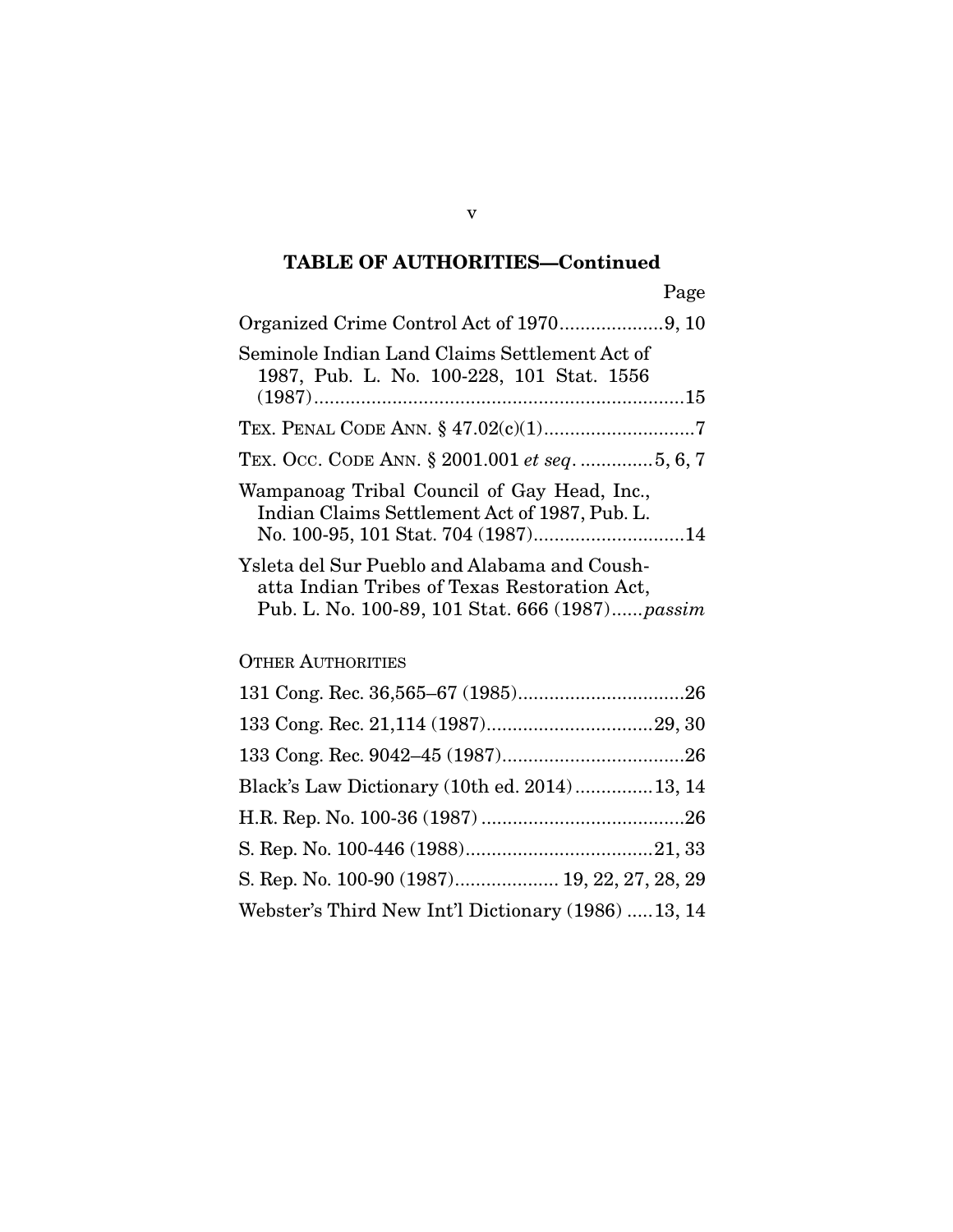#### **INTEREST OF** *AMICUS CURIAE*<sup>1</sup>

Amicus the Alabama-Coushatta Tribe of Texas (the "Tribe") is a sovereign, self-governing tribe located near Livingston, Texas that is uniquely affected by the tribal restoration act at issue in this case. Like the Ysleta del Sur Pueblo ("Petitioner," and the "Pueblo"), the Tribe had its trust relationship with the United States restored by the Ysleta del Sur Pueblo and Alabama and Coushatta Indian Tribes of Texas Restoration Act ("Restoration Act"), Public Law No. 100-89, 101 Stat. 666 (1987). The Restoration Act contains two, identical sections on gaming that apply to the Tribe and Petitioner (together, the "Tribes"). Accordingly, this Court's decision in this matter will directly affect the Tribe.

#### **SUMMARY OF THE ARGUMENT**

--------------------------------- ♦ ---------------------------------

 In 1876, Texas adopted a state constitution that outlawed "lotteries" (i.e., gambling). A hundred years later, however, attitudes toward gambling changed. In 1980, Texas amended its constitution to except bingo from its prohibition on lotteries and enacted an extensive regulatory regime to license and regulate certain state-approved entities to conduct bingo. Since then, billions of dollars from bingo gaming have inured

<sup>&</sup>lt;sup>1</sup> All parties have provided written consent to the filing of this brief. No counsel for a party authored this brief in whole or in part, and no person other than amicus curiae or its counsel made a monetary contribution intended to fund the preparation or submission of this brief.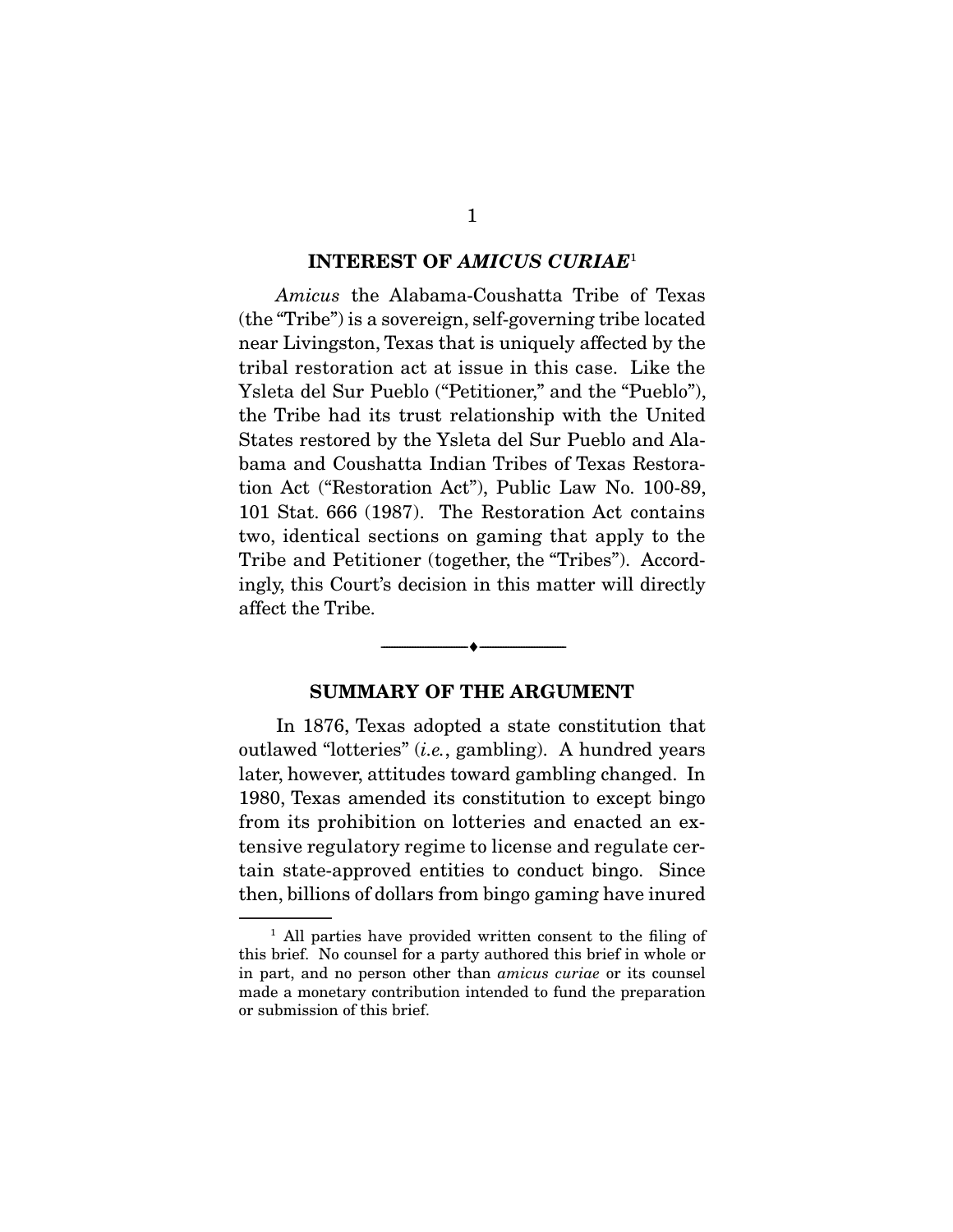to the benefit of Texas and those entities that Texas has deemed worthy to hold a state-issued bingo license.

 In 1987, this Court held that the inherent sovereignty of Indian nations—coupled with federal policies that promote tribal economic independence—foreclosed the State of California from enforcing its bingo regulations on Indian lands absent express congressional authorization. California v. Cabazon Band of Mission Indians, 480 U.S. 202, 215–22 (1987). California, the Court then noted, was not "entitled to prefer the funding needs of its state-approved charities over the funding needs of the [t]ribes, who dedicate bingo revenues to promoting the health, education, and general welfare of tribal members." Id. at 221 n.25.

 Six months later, the 100th Congress passed the Restoration Act. Prior to Cabazon Band, a draft version of that Act would have banned all gaming on lands of the Tribes by "prohibit[ing]" all "gaming, gambling, lottery or bingo as *defined by* the laws and administrative regulations of the State of Texas" (emphasis added). But that language was amended after Cabazon Band to "prohibit" only those "gaming activities" which are *prohibited by* the laws of the State of Texas" (emphasis added). Cognizant that states had previously attempted to assert regulatory jurisdiction over tribal gaming through the application of state criminal laws, Congress also added language instructing that "nothing" in the Act's gaming activities section "shall be construed as a grant of civil or criminal regulatory jurisdiction to the State of Texas."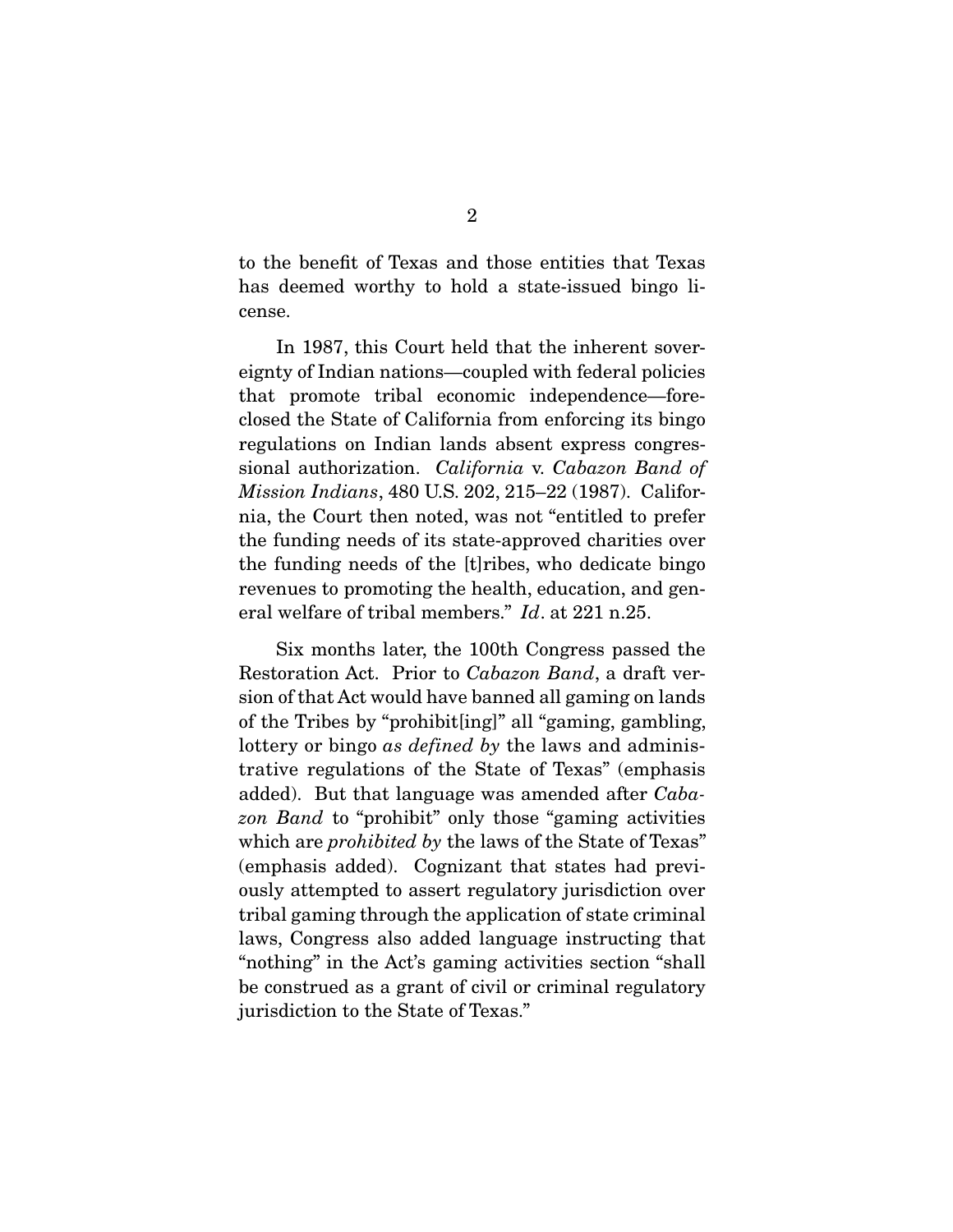Despite that language and Cabazon Band, Texas seeks to enforce its bingo laws and regulations on the Tribes' reservations. It has never relied on the Restoration Act's statutory language to do so. Nor could it. The Act only "prohibits" on the Tribes' lands those gaming activities that are "prohibited by" Texas law, and Texas does not "prohibit" bingo. Bingo is widely available for play at bingo halls throughout Texas. Although Texas may license and regulate bingo operations, Congress did not include in the Act any reference to laws that "regulate" gaming operations, and it omitted any reference to "regulations" and "licensing requirements" that appeared in earlier drafts of that legislation. Congress instead commanded that "nothing" in that section should be "construed" to grant regulatory jurisdiction to Texas over on-reservation gaming, regardless of whether Texas enforces its regulatory laws by civil or criminal means.

 Until now, Texas has grounded its authority to enforce its bingo regulations on imprecise language from a Fifth Circuit decision that only interpreted that Act in the context of gaming activities that Texas indisputably prohibits outright. Ysleta del Sur Pueblo v. Texas, 36 F.3d 1325 (5th Cir. 1994). Ysleta did not concern gaming activities that Texas permits and regulates (like bingo), nor did it purport to construe the Restoration Act to that end. At that time, everyone including Texas—believed that the Restoration Act barred Texas from enforcing its regulatory jurisdiction over on-reservation gaming activities that Texas allows, like bingo. See Tex. Conditional Cross-Pet. for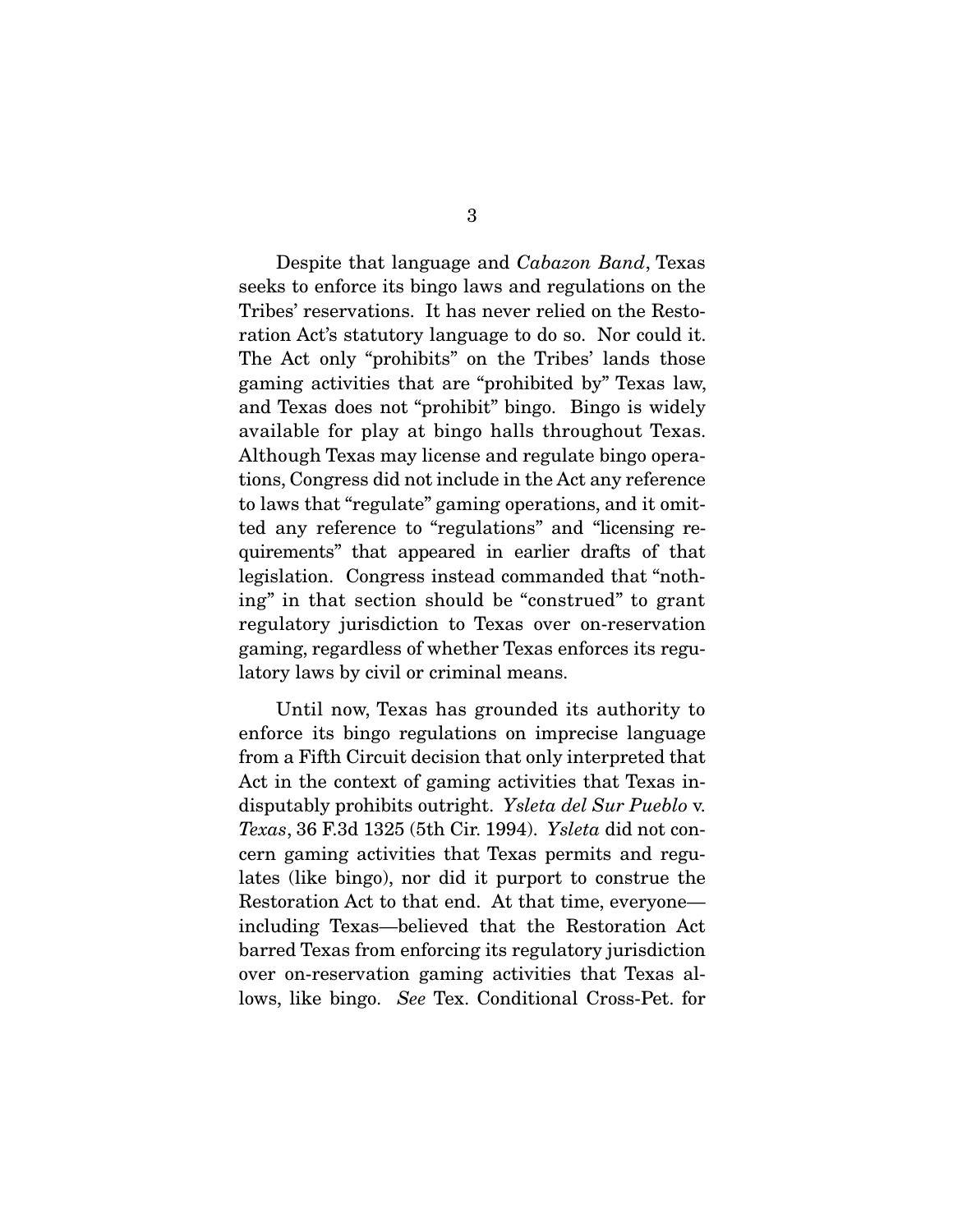Cert., Texas v. Ysleta del Sur Pueblo, No. 94–1310, 1995 WL 17048828, at \*7–8 (U.S. filed Jan. 30, 1995). That follows from the Act's plain language and makes sense in context, since the same (100th) Congress enacted the Indian Gaming Regulatory Act ("IGRA") a year later to provide a uniform regulatory regime for tribal gaming.

 But in the years since Ysleta, the Fifth Circuit's stray reference to "regulations" operating as "surrogate federal law" has been over-read to subject the Pueblo's lands to Texas bingo regulations. By contrast, the United States District Court for the Eastern District of Texas recently interpreted the Act's plain language to foreclose Texas's attempts to enforce its regulatory bingo regime on the Tribe's lands. The court there found that the Restoration Act "specifically delineates gaming activities that are prohibited by Texas law" and "Texas does not prohibit bingo by law or regulation." Texas v. Alabama-Coushatta Tribe of Texas, No. 9:01-CV-299, 2021 WL 3884172, at \*11 (E.D. Tex. Aug. 31, 2021). Because "the Restoration Act bars [Texas] from exercising regulatory jurisdiction, through civil or criminal means, over gaming activities conducted on the Tribe's lands," the court concluded that the Act does not subject the Tribe's bingo gaming to Texas's laws "unless and until [Texas] prohibits that gaming activity outright." Id. at \*12.

 The Fifth Circuit's affirmance of a district court injunction compelling Petitioner to adhere to Texas's bingo regulations should be reversed as an unauthorized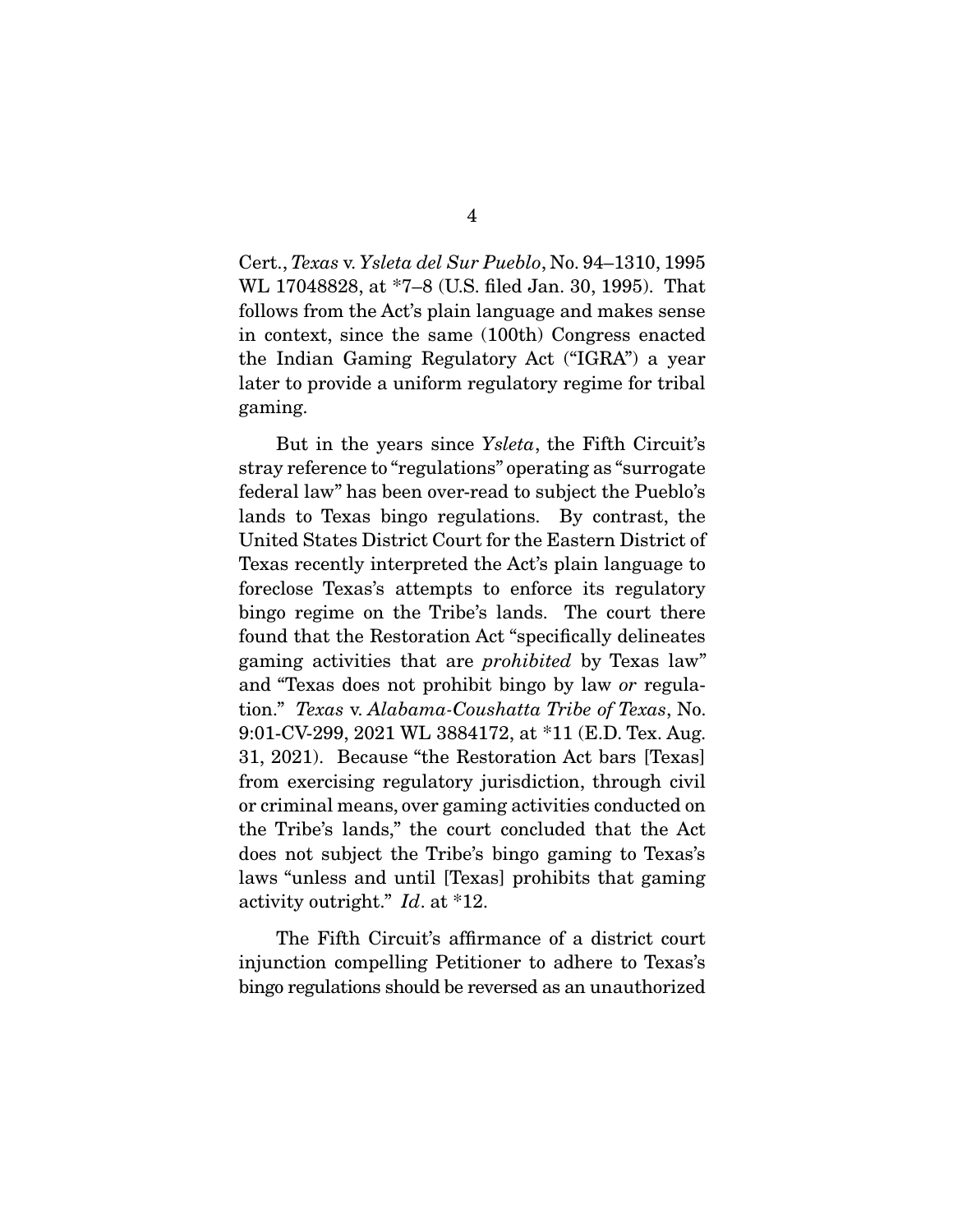grant of regulatory jurisdiction to Texas, contrary to Cabazon Band and the Restoration Act's text.

**ARGUMENT** 

 $\overbrace{\hspace{2.5cm}}^{\bullet}$   $\overbrace{\hspace{2.5cm}}^{\bullet}$ 

### **I. Texas Exercises Broad Regulatory Authority Over Bingo Gaming.**

 Texas outlawed all gambling in 1876. But attitudes toward gambling shifted over the following century, and Texas laws prohibiting gambling were gradually loosened. Texas's constitutional prohibition on lotteries was amended in 1980 to authorize bingo games and again, in 1989, to authorize charitable raffles. Texas also passed the Texas Racing Act to allow parimutuel betting on horse and dog races. And, in 1991, Texas joined other states in authorizing a state-run lottery.

 Today, Texas still excepts bingo games from its prohibition on "lotteries." Article III, § 47(a) of the Texas Constitution requires the legislature to "pass laws prohibiting lotteries and gift enterprises in this State other than those [lotteries] authorized by Subsection $[ ] (b)$ ," which grants the legislature authority to "authorize and regulate bingo games." TEX. CONST. art. III,  $§$  47(a)–(b); see Dep't of Tex., Veterans of Foreign Wars v. Tex. Lottery Comm'n, 760 F.3d 427, 431 (5th Cir. 2014).

 The Texas legislature exercised that authority by enacting the Bingo Enabling Act. TEX. OCC. CODE

5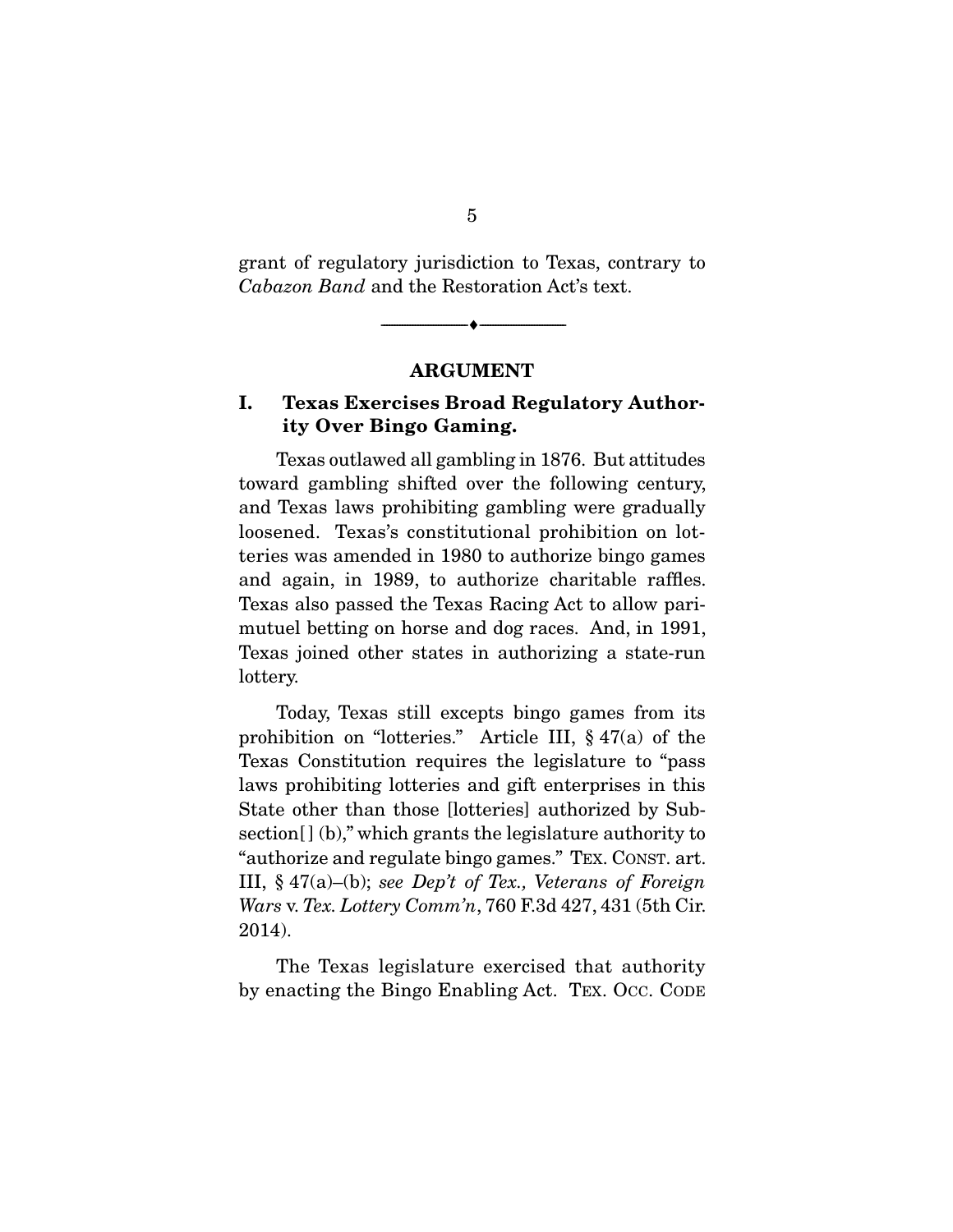ANN. § 2001.001 *et seq*. That statute permits certain "authorized organization[s]" to receive a license to conduct bingo, id. §§ 2001.101, 2001.411, subject to the Texas Lottery Commission's "broad authority" to "exercise strict control and close supervision over all bingo conducted in [Texas]," id.  $\S 2001.051(a)$ ; see VFW, 760 F.3d at 437.

 Through the Bingo Enabling Act, Texas extensively regulates the manner and means by which a licensee may conduct bingo, as supplemented by the Commission's administrative rules. See 16 TEX. ADMIN. CODE §§ 402.100–402.709. That statute governs where and how often bingo may be conducted. See, e.g., TEX. OCC. CODE ANN. §§ 2001.419 (licensee "may not conduct more than three bingo occasions during a calendar week" and "[a] bingo occasion may not exceed six hours"), 2001.402(a) ("Bingo may not be conducted at more than one premises on property owned or leased by a licensed authorized organization."). It proscribes the means by which a bingo operator may accept payment to play bingo or deliver a bingo prize. See, e.g., id. §§ 2001.409 $(a)(2)$ – $(3)$  (a "card-minding device" may not be used to accept "money in payment for playing the bingo card" or to dispense bingo prizes),  $2001.410(a)(3)$  (a "pull-tab dispenser" may not be used to dispense bingo prizes). And it controls how proceeds from bingo gaming are maintained and how they may be used. See, e.g., id. §§ 2001.451–2001.458.

 Texas also taxes bingo operations through licensing and prize fees collected by the Commission, which are "treated" like a "tax" under the Texas Tax Code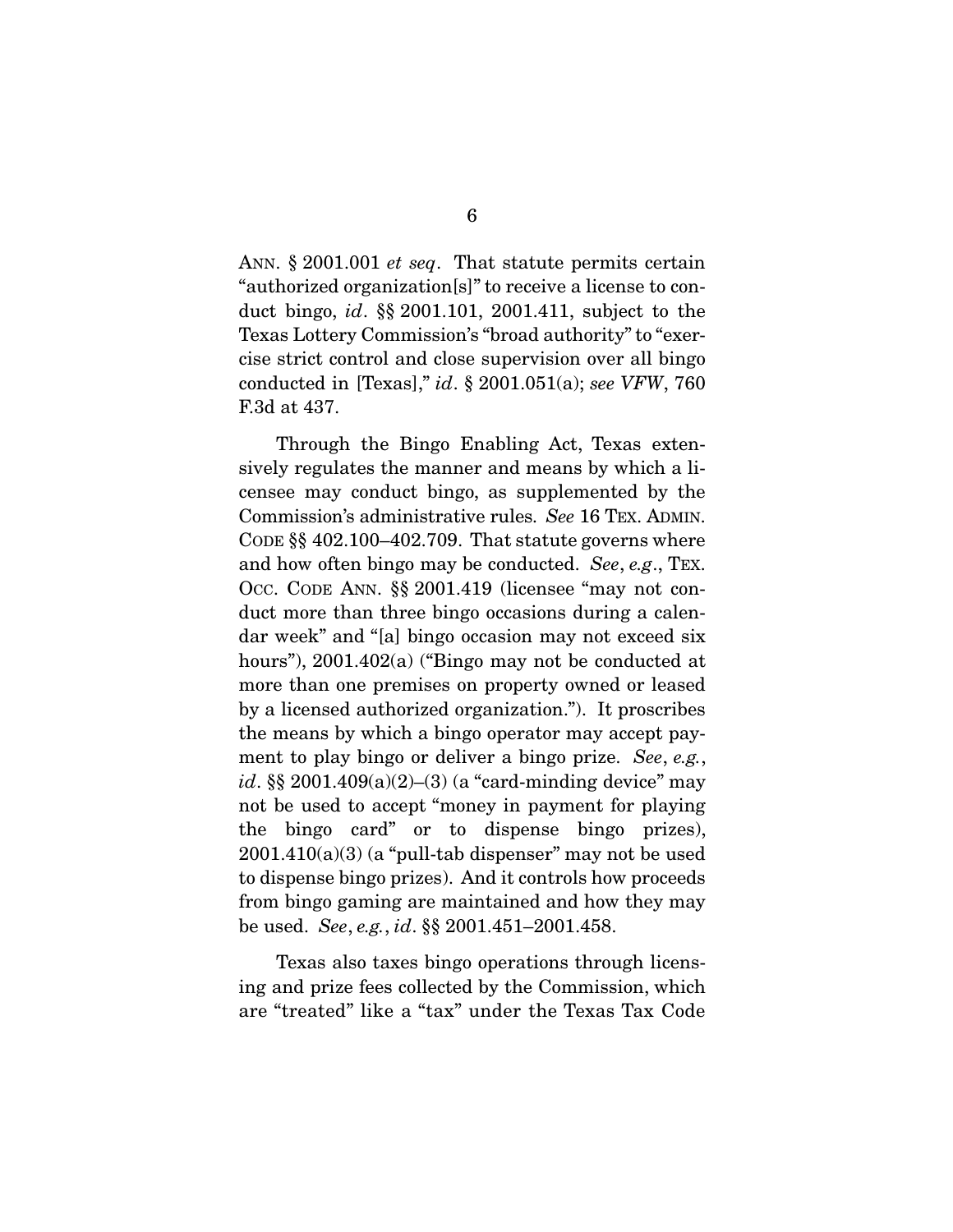and provide "regulatory funding" for the Commission and general revenue for Texas. Id. §§ 2001.512(b), 2001.003, 2001.507. To secure payment of the prize fees, Texas requires its licensees to furnish some form of security and submit sworn quarterly reports to the Commission. See id. §§ 2001.505, 2001.514.

 To enforce its provisions, the Bingo Enabling Act grants the Commission the power to revoke an operator's license for non-compliance, see id. §§ 2001.353, 2001.355, 2001.554; and makes it a third-degree felony to conduct bingo without a license, see id.  $\S\S 2001.551(b)$ -(c); see also TEX. PENAL CODE ANN.  $§ 47.02(c)(1)$  (conducting gambling in violation of the Bingo Enabling Act is a Class C misdemeanor). The Commission thus acts like a "law enforcement agency" that "regulates all bingo-related activities" and confers "a benefit" on certain state-approved entities "in the form of a license [] to conduct bingo games" under Texas's "regulatory regime." VFW, 760 F.3d at 437.

**II. Texas Cannot Enforce Its Regulatory Bingo Regime on the Tribes' Lands.** 

### **A. Federal Law Bars State Regulation of Gaming on Indian Lands Absent Congressional Consent.**

 1. As this Court has long recognized, "Indian tribes are unique aggregations possessing attributes of sovereignty over both their members and their territory." United States v. Mazurie, 419 U.S. 544, 557 (1975). They are " 'dependent on and subordinate to,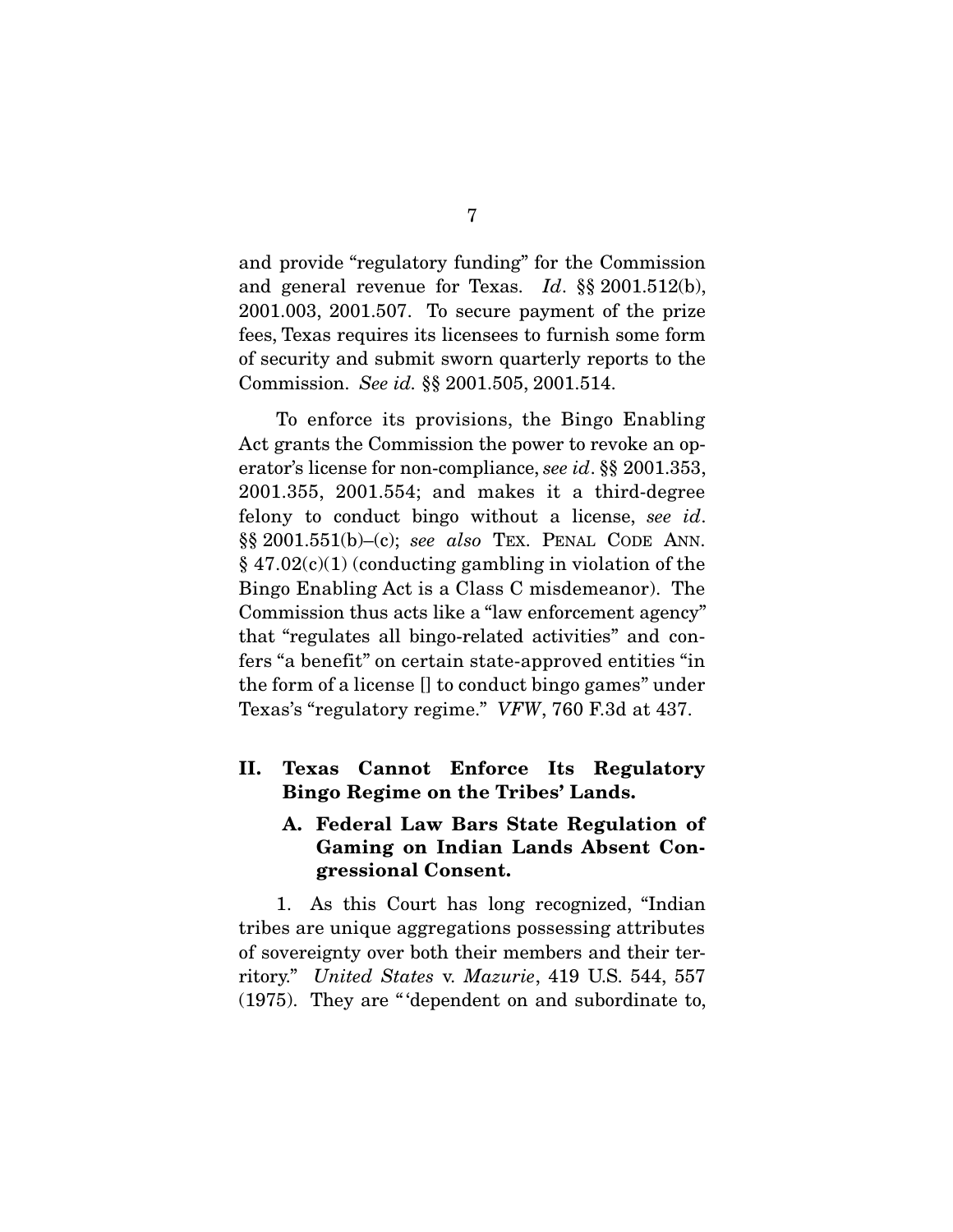only the Federal Government, not the States.'" Cabazon Band, 480 U.S. at 207 (citation omitted).

 States that seek to assert "regulatory authority over tribal reservations and members" are confronted by "two independent but related barriers." White Mountain Apache Tribe v. Bracker, 448 U.S. 136, 142 (1980). "First, the exercise of such authority may be pre-empted by federal law," and "[s]econd, it may unlawfully infringe 'on the right of reservation Indians to make their own laws and be ruled by them.'"  $Id$ . (citation omitted). "The two barriers are independent because either, standing alone, can be a sufficient basis for holding state law inapplicable to activity undertaken on the reservation or by tribal members. They are related, however, in two important ways. The right of tribal self-government is ultimately dependent on and subject to the broad power of Congress." Id. at 143; see Bryan v. Itasca Cty., 426 U.S. 373, 392–93 (1976).

 2. Over three decades ago, this Court addressed state regulatory authority over gaming on tribal lands and concluded that California could not apply its gaming regulations to tribal lands absent express congressional authorization. See Cabazon Band, 480 U.S. at 214–21. There, California sought to enforce on tribal lands a penal "statute that [did] not entirely prohibit the playing of bingo" but permitted it for games operated by designated organizations with prizes not to exceed \$250 per game. Id. at 205. This Court found California's regulatory jurisdiction preempted by important federal and tribal interests in encouraging tribal self-sufficiency and economic development,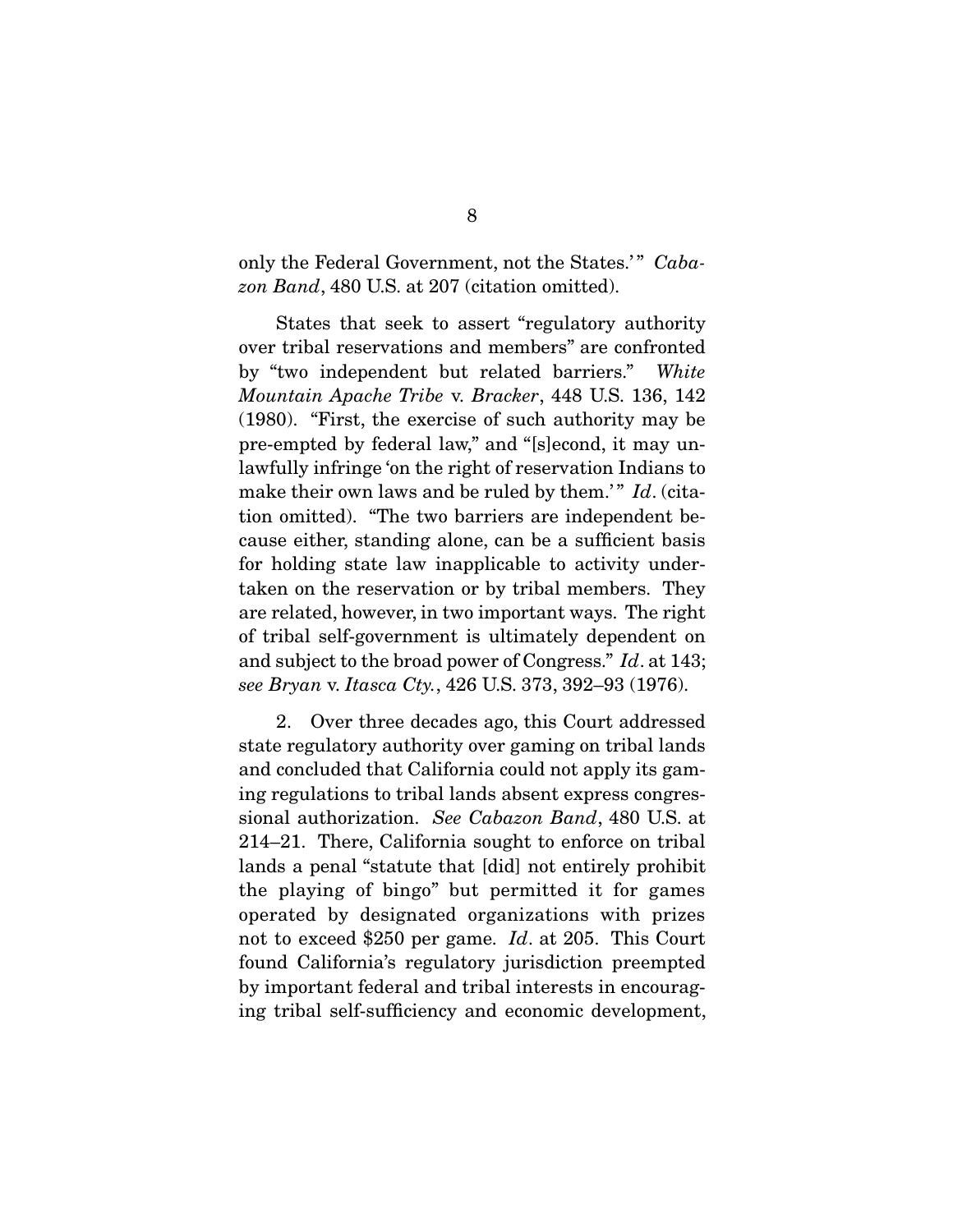as reflected in President Reagan's 1983 Statement on Indian Policy and the federal government's promotion of tribal bingo enterprises. Id. at 216–20.

 Neither of the federal statutes in that case—Public Law 280 and the Organized Crime Control Act of 1970 ("OCCA")—reflected congressional consent to California's enforcement of its gaming laws on the tribes' lands.

 Under Public Law 280, the Court had to determine whether California's gambling laws were "criminal in nature, and thus fully applicable to the reservation \* \* \* , or civil in nature and applicable only as it may be relevant to private civil litigation in state court." Id. at 208. Rejecting California's argument that its gaming laws were "criminal" because they carried criminal penalties, the Court found the difference between laws that are "criminal" in nature and those that are "civil" in nature depends on whether the law is "prohibitory" or "regulatory." Id. at 208–10. Under this "criminal-prohibitory/civil-regulatory" test, only conduct that violates a state's public policy falls within the state's criminal jurisdiction and is fully applicable to Indian lands.  $Id$ . at 209. "In light of the fact that California permits a substantial amount of gambling activity, including bingo, and actually promotes gambling through its state lottery," the Court concluded "that California regulates rather than prohibits gambling in general and bingo in particular." Id. at 211. Because California's gambling laws were regulatory in nature, and thus fell within the state's "civil" jurisdiction, Public Law 280 did not authorize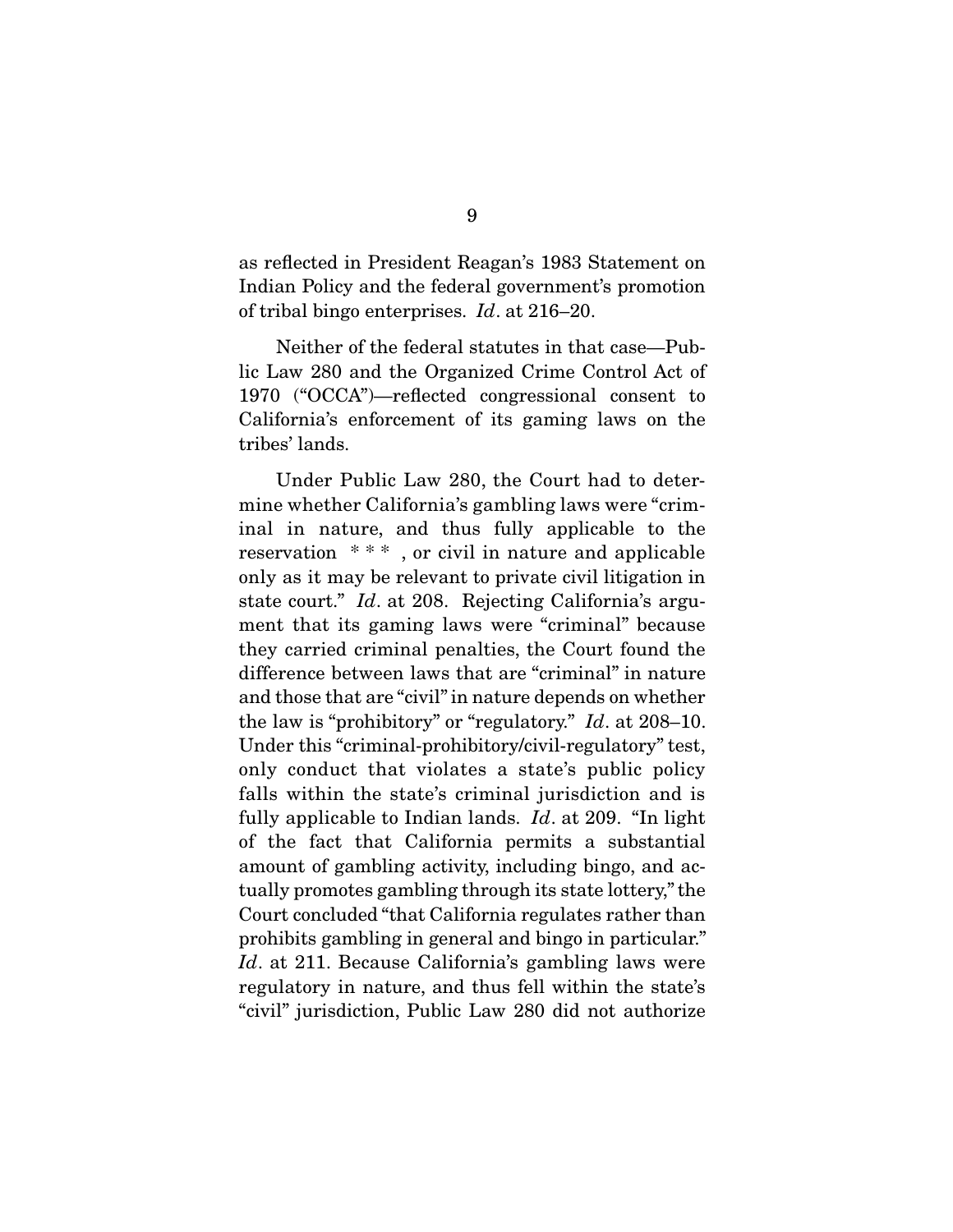California to enforce its gambling laws on the tribes' lands. Id. at 212.

 The Court also concluded that California could not enforce its gambling laws under the OCCA. Id. at 213– 14. Although a gambling business that is operated "in violation of the law of a State" violates the OCCA, the Court noted that OCCA enforcement authority solely resides with the federal government, and thus precluded California from enforcing its gambling laws under that statute. See id.

### **B. The Restoration Act's Plain Text Only Subjects the Tribes' Lands to Texas Gaming Bans.**

 In finding state regulation of tribal gaming preempted in Cabazon Band, this Court highlighted the federal government's active promotion of tribal bingo enterprises as a significant source of revenue for tribal governments and employment on reservations. Id. at 218–19.

 Those same interests are served here. The Tribe's bingo enterprise—Naskila Gaming—has proven transformative for the Tribe and its members. New residences have been built, and government buildings have been renovated and expanded. Healthcare services are now available to address medical and dental needs that the Tribe was unable to support with funding from the federal government alone. And the Tribe offers educational initiatives and opportunities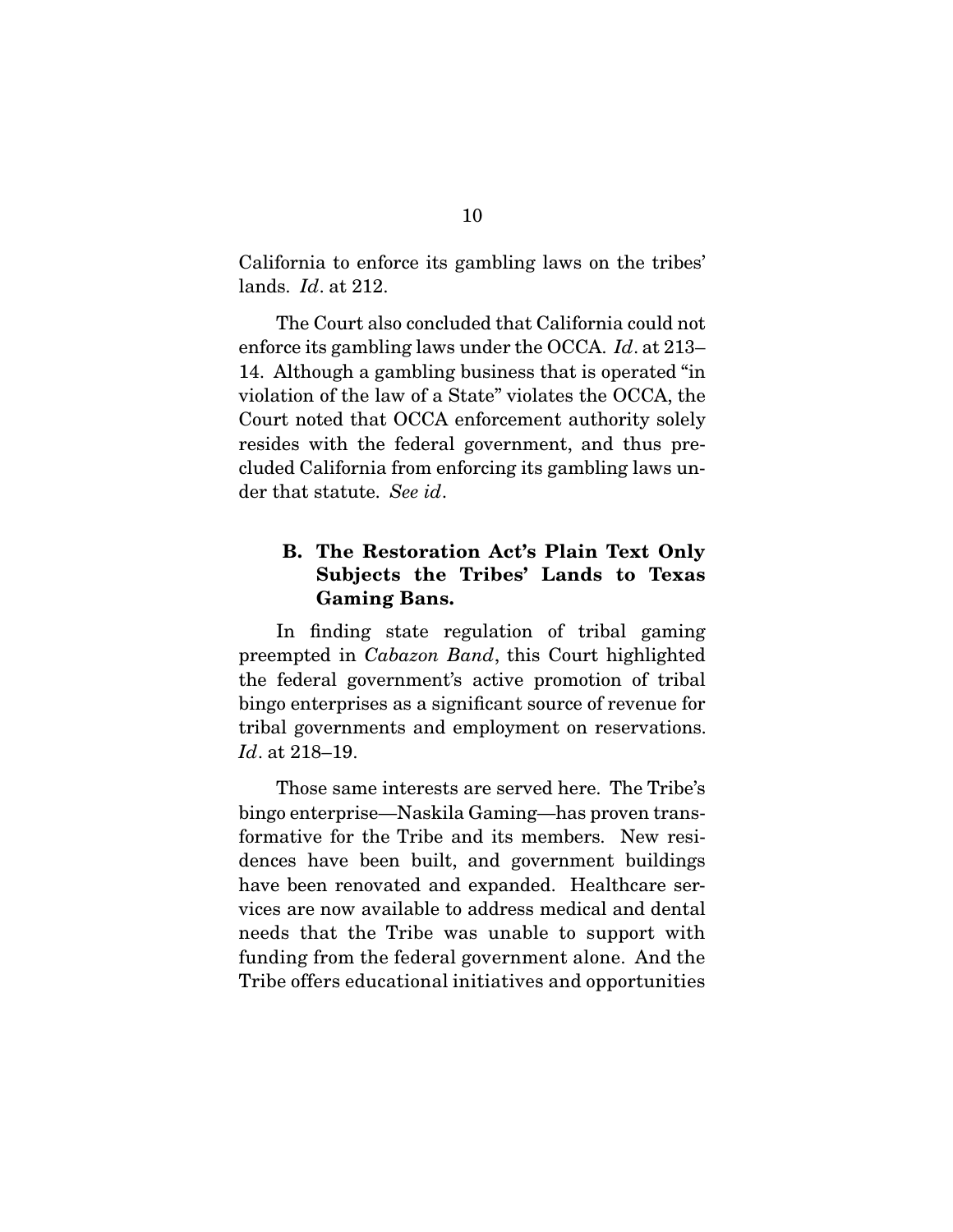for its members that would not be possible without Naskila Gaming.

 The impact on employment opportunities and benefits also cannot be overstated. With the funding and expansion of its government services, the Tribe has created 100 new tribal employment opportunities, increased wages, and expanded employment benefits for its members. Naskila Gaming itself employs over 350 people and offers a livable wage and benefits that are rare in the economically-challenged area in which it operates. Local area businesses have also expanded, and new ones have opened, creating additional employment opportunities near the Tribe's reservation. An economic impact study conducted in 2020 attributed over 700 permanent local jobs (collectively paying \$19.2 million in annual wages) to Naskila Gaming.

 That Texas seeks to regulate the Tribes' bingo operations—to shutter them for operating without a state-issued license—is no light matter. That regulation represents an "infringe[ment] on tribal government," because, as this Court recognized, "[s]elf determination and economic development are not within reach if the Tribes cannot raise revenue and provide employment for their members." Cabazon Band, 480 U.S. at 218–19, 222. This Court conditioned a state's ability to regulate bingo gaming on tribal lands on express congressional authorization. See id. at 214–22. The Restoration Act's text offers none.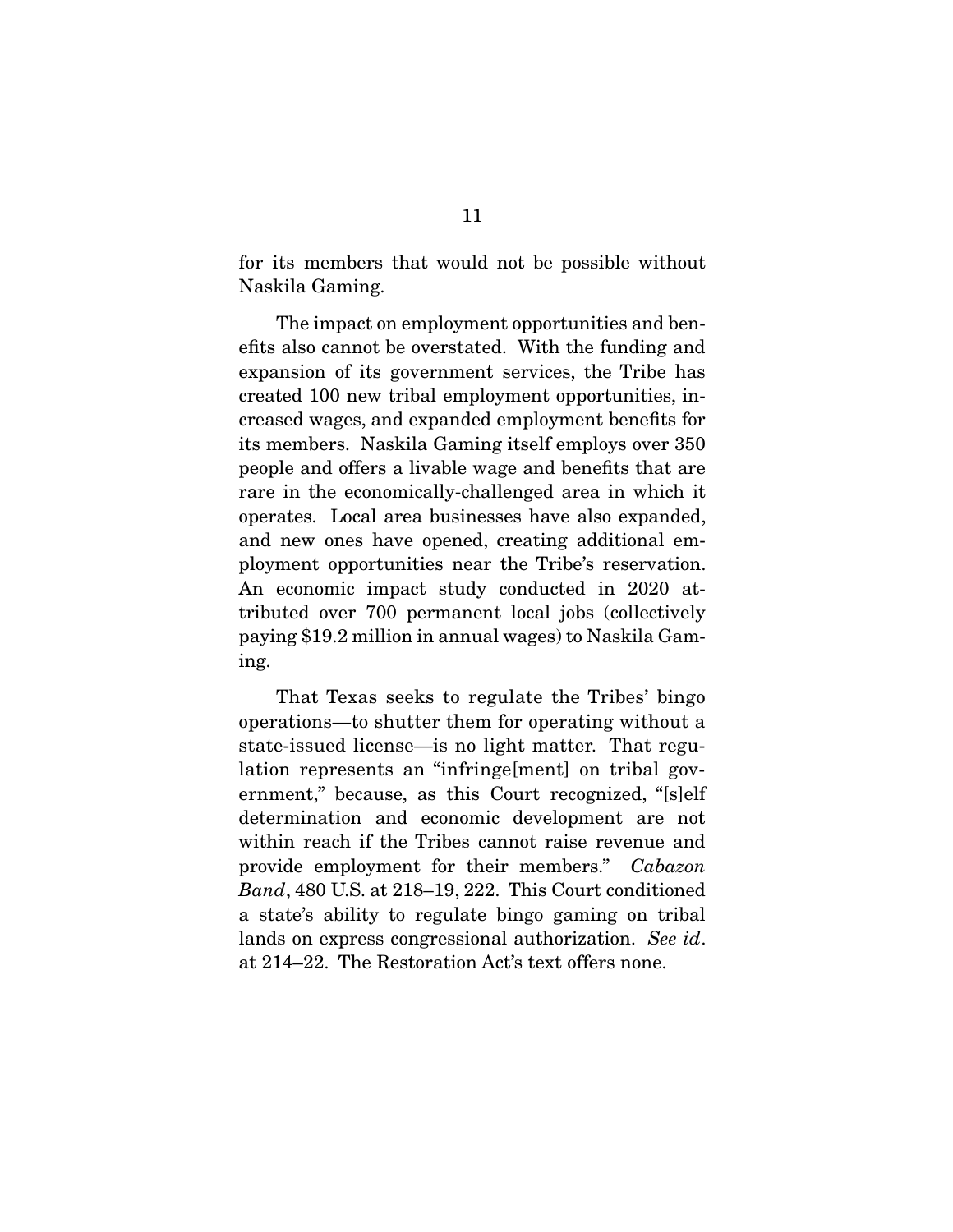1. Congress must "unequivocally" express when it intends to abrogate tribal sovereignty and immunity in favor of state encroachment. Michigan v. Bay Mills Indian Cmty., 572 U.S. 782, 790 (2014). If Congress's expressions are ambiguous, then they must "be construed liberally in favor of the Indians, with ambiguous provisions interpreted to their benefit." Montana v. Blackfeet Tribe of Indians, 471 U.S. 759, 766 (1985). "That rule of construction reflects an enduring principle of Indian law: Although Congress has plenary authority over tribes, courts will not lightly assume that Congress in fact intends to undermine Indian self-government." Bay Mills, 572 U.S. at 790. Out of "proper respect both for tribal sovereignty itself and for the plenary authority of Congress," the Court "tread[s] lightly in the absence of clear indications of legislative intent." Santa Clara Pueblo v. Martinez, 436 U.S. 49, 60 (1978).

 Nothing in the Restoration Act's text reflects "unequivocal," "express," or "clear" congressional intent to subject the Tribes' lands to Texas gaming regulations. It "prohibit[s]" on the Tribes' lands only those "gaming activities which are prohibited by the laws of the State of Texas," and directs that "nothing" in that language "shall be construed as a grant of civil or criminal regulatory jurisdiction to the State of Texas." Pub. L. No. 100-89, §§ 107(a)–(b), 207(a)–(b). Reading "prohibit" according to its ordinary meaning (and consistent with that congressionally-enacted rule of construction) means the Tribes must forgo gaming activities that Texas bans outright, but Texas must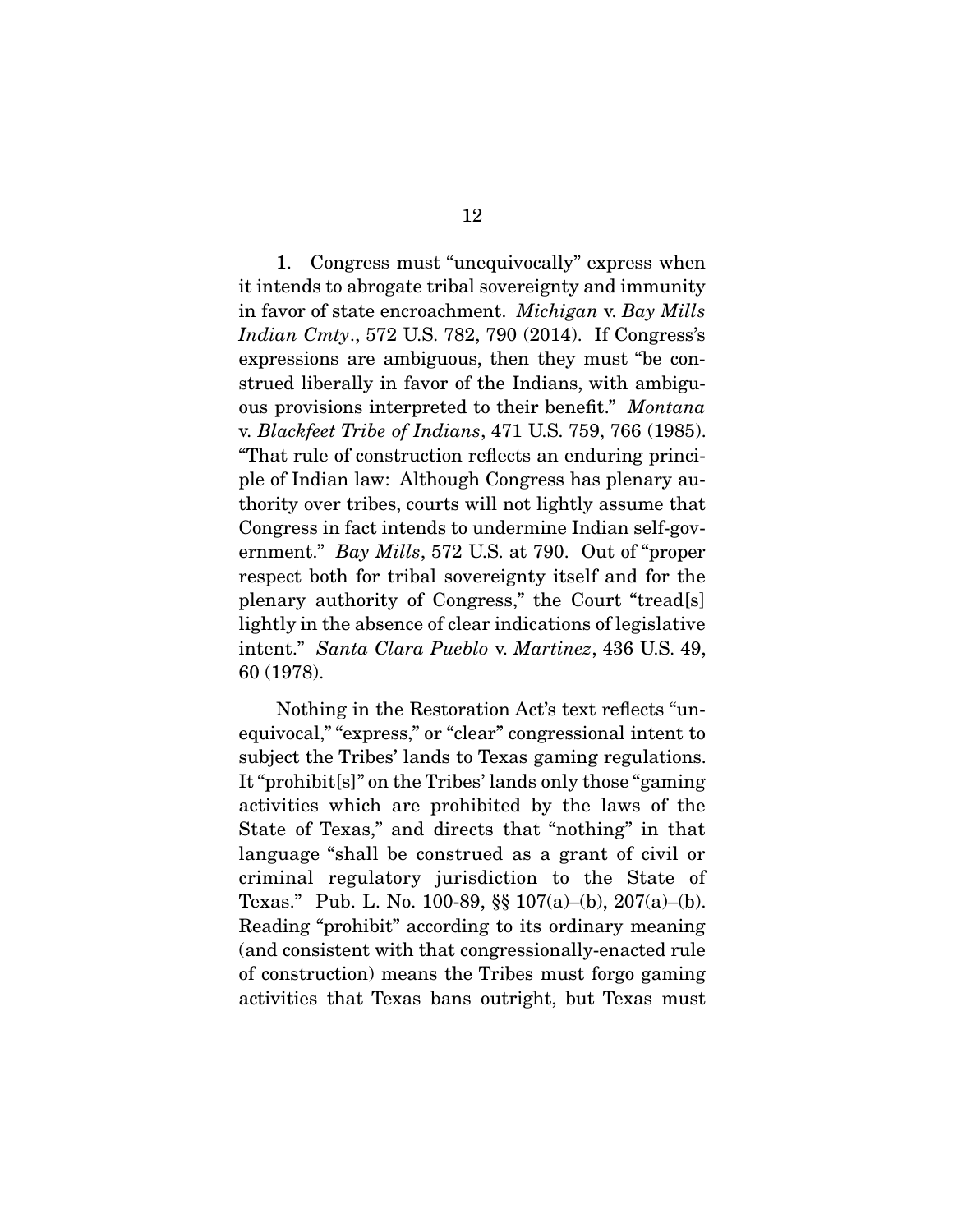tolerate their efforts to offer gaming activities that Texas permits and regulates.

 2. Recognizing the consequences of unchecked judicial forays into the legislative sphere, "the preeminent canon of statutory interpretation requires [the Court] to 'presume that [the] legislature says in a statute what it means and means in a statute what it says there.'" Bedroc Ltd. v. United States, 541 U.S. 176, 183 (2004) (citation omitted). Statutory interpretation thus begins by reading a statute in light of the " 'ordinary meaning of [its] language.'" Engine Mfrs. Ass'n v. S. Coast Air Quality Mgmt. Dist., 541 U.S. 246, 252 (2004) (citation omitted).

 Subsection 107(a) twice uses the word "prohibit" to "prohibit[ ]" on the Pueblo's lands those gaming activities "prohibited" by Texas law. "Prohibit" means "to forbid," "to prevent from doing," to "effectively stop," or "to make impossible." Webster's Third New Int'l Dictionary 1813 (1986); see Black's Law Dictionary 1405 (10th ed. 2014) (defining "prohibit" to mean "1. To forbid by law. 2. To prevent, preclude, or severely hinder."). To "prohibit" a "gaming activity" means to forbid that gaming activity by law, as one would expect a state to do if it desired to make that activity impossible to conduct.

 That concept starkly contrasts with laws that "regulate" gaming. To "regulate" a gaming activity necessarily means to allow it, even if a state may also "fix the time, amount, degree or rate of" that activity "according to rule[s]." Webster's Third New Int'l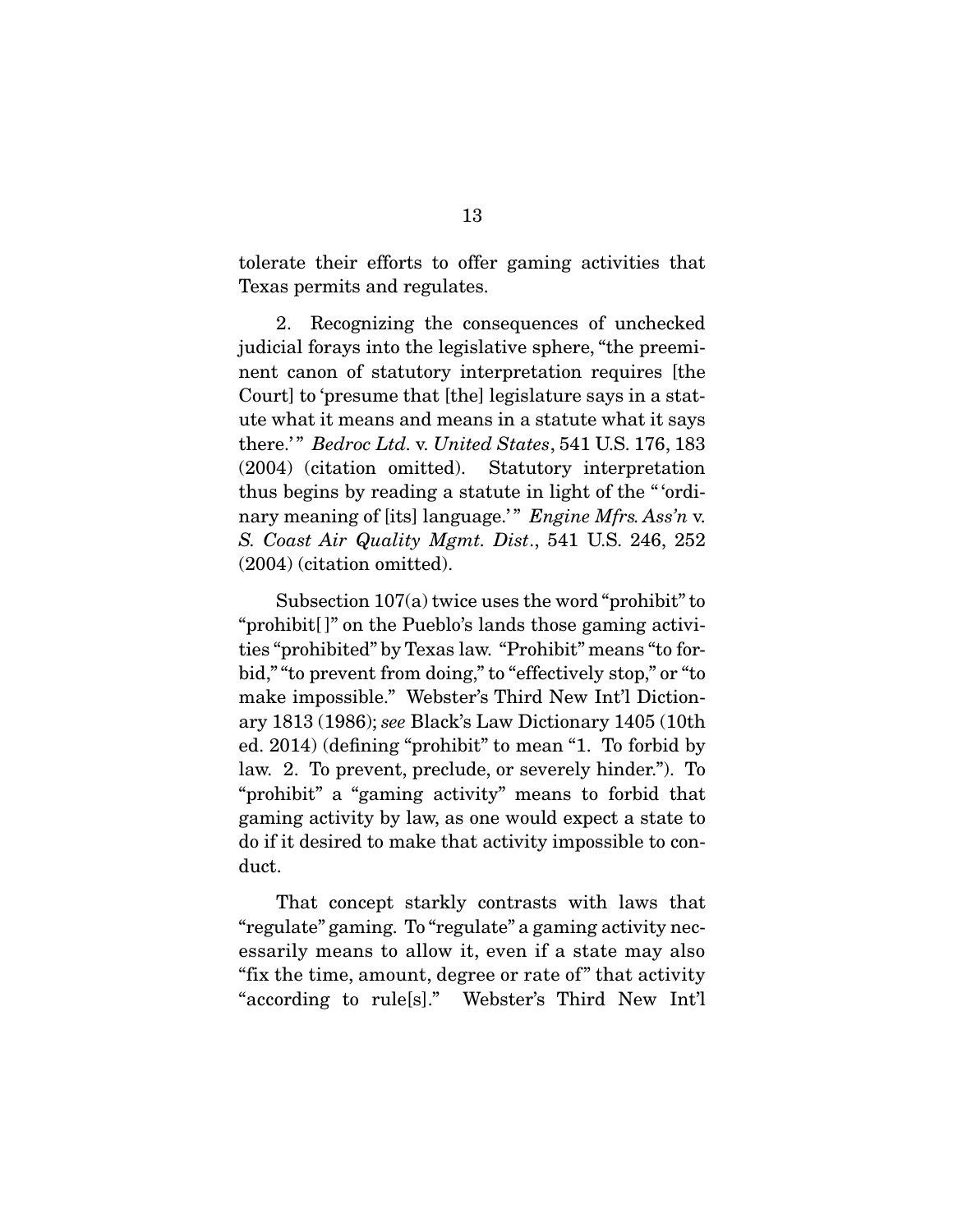Dictionary 1913 (1986); see Black's Law Dictionary 1475 (10th ed. 2014) (defining "regulate" to mean "1. To control (an activity or process) esp. through the implementation of rules.").

 Regulation is not the same as prohibition. Where regulation implies the continuance of conduct, prohibition implies its cessation. See Ajax v. Gregory, 32 P.2d 560, 563 (Wash. 1934) ("While a prohibition of the sale of intoxicating liquor and the regulation of the sale thereof relate to the same subject-matter, they are entirely different things. To prohibit the liquor traffic implies the putting a stop to its sale as a beverage, to end it fully, completely, and indefinitely. To regulate implies that the sale of intoxicating liquor shall go on within the bounds of certain prescribed rules, restrictions, and limitations.").

 3. If Congress had intended to apply all Texas gaming laws to the Tribes' lands, one would expect it to have "expressly said so," Bryan, 426 U.S. at 390, particularly following Cabazon Band. History shows that Congress understands the distinction between laws that "prohibit" conduct and laws that "regulate" conduct on Indian lands.

 The same (100th) Congress expressly subjected another tribe's lands to state "laws and regulations which prohibit or regulate the conduct of bingo or any other game of chance." Wampanoag Tribal Council of Gay Head, Inc., Indian Claims Settlement Act of 1987, Pub. L. No. 100-95, § 9, 101 Stat. 704, 709–10 (1987). And, in another statute, the 100th Congress drafted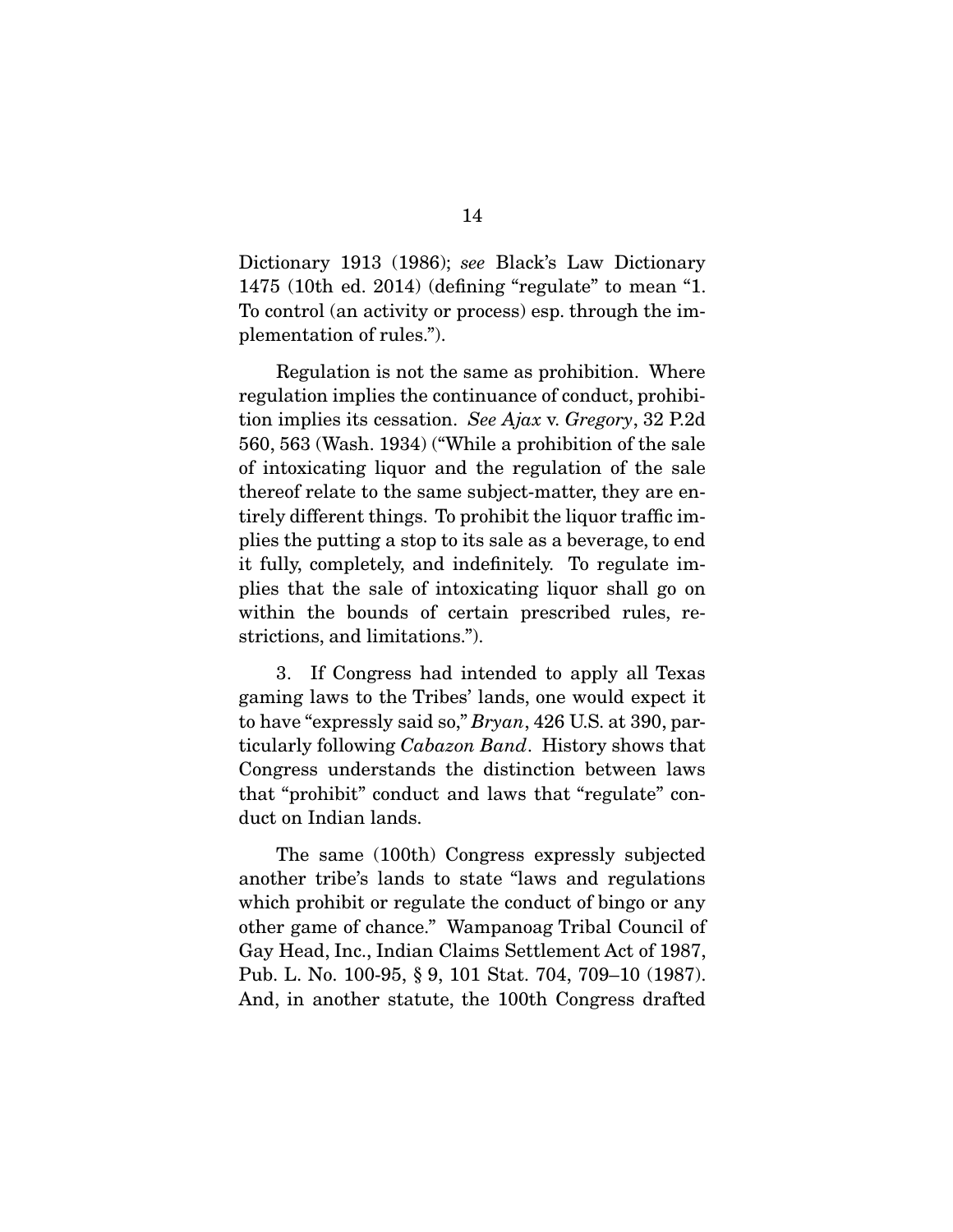language providing that "[t]he laws of Florida relating to  $***$  gambling  $***$  shall have the same force and effect within [lands transferred to the tribe] as they have elsewhere within the State." Seminole Indian Land Claims Settlement Act of 1987, Pub. L. No. 100- 228, § 6(d)(1), 101 Stat. 1556, 1560 (1987); see also Florida Indian Land Claims Settlement Act of 1982, Pub. L. No. 97-399, § 8(b)(2)(A), 96 Stat. 2012, 2015 (1982) ("The laws of Florida relating to  $***$  gambling  $***$ shall have the same force and effect within said transferred lands as they have elsewhere within the State.").

 Those statutes are "cogent proof that Congress knew well how to express its intent directly when that intent was to subject" Indian lands to the full sweep of state gaming laws. Bryan, 426 U.S. at 389–90. Yet, § 107(a) is conspicuously silent regarding the application of state "regulations" or laws that "regulate" or "relate to" gaming.

 That the 100th Congress knew about—and knew how to draft language addressing—state laws pertaining to the "licensing, regulation, or prohibition of gambling" is also clear from IGRA's text. See Pub. L. No. 100-497, § 23, 102 Stat. 2467, 2487 (1988). But Congress only referred to state gaming prohibitions in § 107(a) when it "prohibited" on Petitioner's lands those gaming activities "prohibited" by Texas law and imposed penalties for violations of "the prohibition provided in [that] subsection" (emphasis added).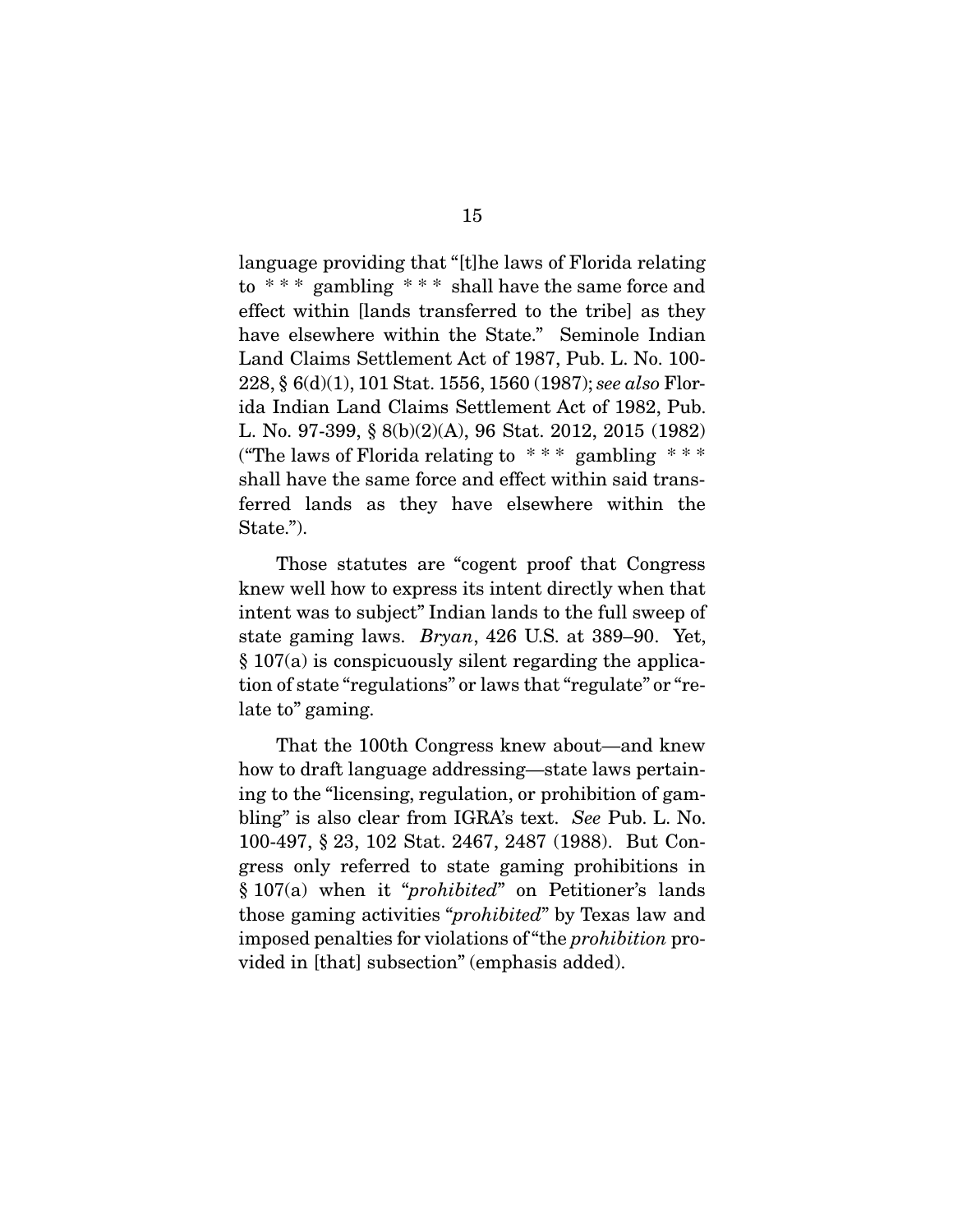The Court " 'presumes differences in language like this convey differences in meaning.'" Wisc. Cent. Ltd. v. United States, 138 S. Ct. 2067, 2071 (2018) (citation omitted). Congress's decision to apply only those Texas laws that prohibit gaming activities should be "respect[ed], not disregard[ed]." Id. at 2072.

 4. Congress also made clear that "nothing" in § 107 should "be construed as a grant of civil or criminal regulatory jurisdiction to the State of Texas." Pub. L. No. 100-89, § 107(b) (emphasis added). That includes the "prohibition" in  $\S 107(a)$ .

 On its face, § 107(b) reflects a congressional rule of statutory construction. But it is also a substantive jurisdictional limitation on Texas's power to usurp the Tribes' regulatory jurisdiction over gaming activities that Cabazon Band recognized. See La. Public Serv. Comm'n v. F.C.C., 476 U.S. 355, 373 (1986) (interpreting statutory language that "nothing shall be construed to apply or give the [FCC] jurisdiction with respect to \* \* \* intrastate communication service" as a "substantive jurisdictional limitation" and "rule of statutory construction" that "denie[d] the FCC the power to preempt state regulation"). That provision alone precludes Texas from subjecting on-reservation gaming to its regulatory authority. See Pac. Gas & Elec. Co. v. State Energy Res. Conservation & Dev.  $Comm'n$ , 461 U.S. 190, 208 (1983) (finding a nothingshall-be-construed provision removed "any doubt" concerning statute's interpretation).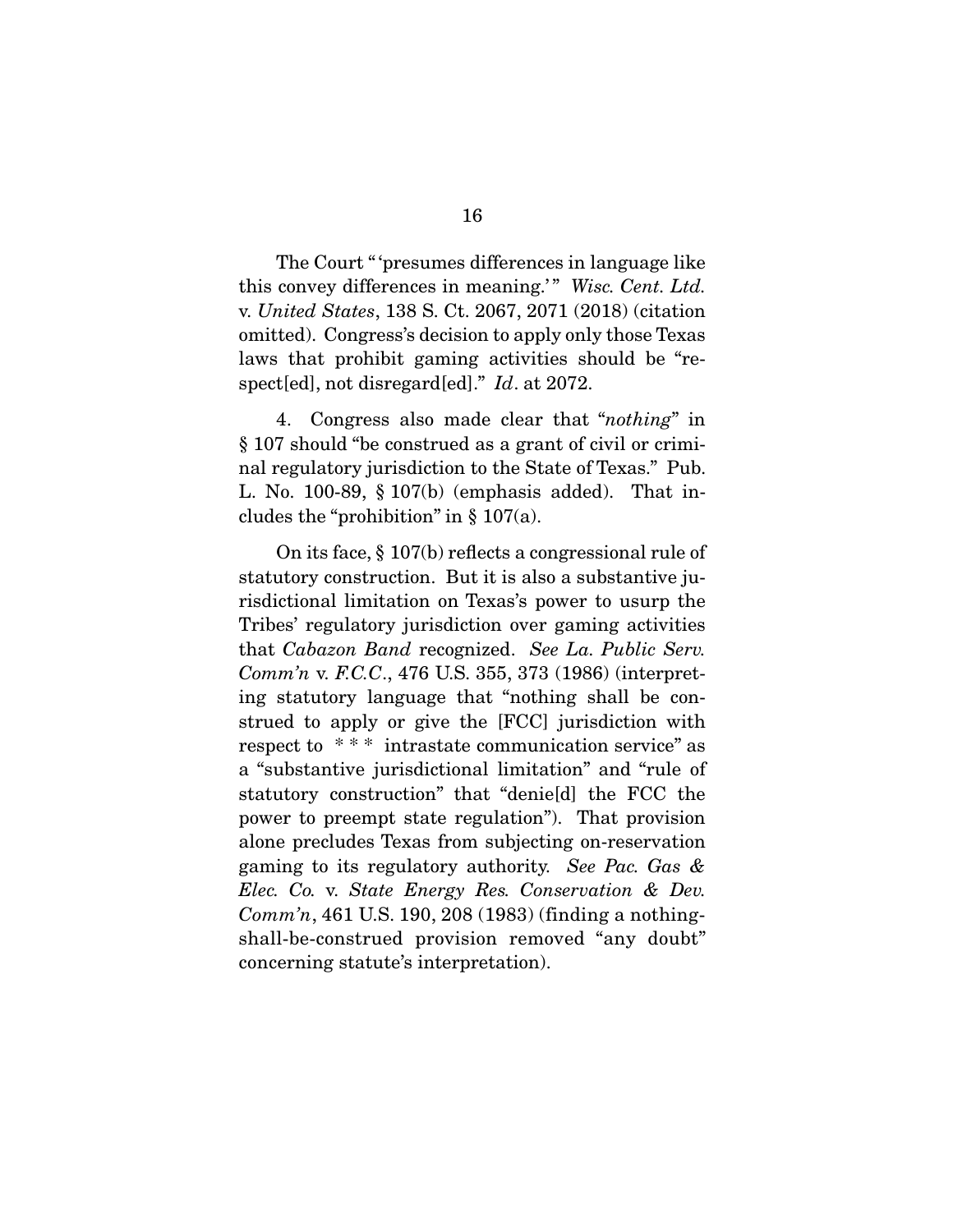"It is a commonplace of statutory interpretation that 'Congress legislates against the backdrop of existing law.'" Parker Drilling Mgmt. Servs. v. Newton, 139 S. Ct. 1881, 1890 (2019) (citation omitted). And "[w]hen the words of the Court are used in a later statute governing the same subject matter, it is respectful of Congress and of the Court's own processes to give the words the same meaning in the absence of specific direction to the contrary." Williams v. Taylor, 529 U.S. 420, 434 (2000). This Court "presume[s] that Congress expects its statutes to be read in conformity with this Court's precedents." United States v. Wells, 519 U.S. 482, 495 (1997).

 The 100th Congress here legislated against the backdrop of Cabazon Band's holding "that States lacked any regulatory authority over gaming on Indian lands." Bay Mills, 572 U.S. at 794. Extant law also included a long line of cases in which this Court resolved disputes between states and Indian tribes over "regulatory jurisdiction" or "regulatory authority" that is, the power to regulate, license or tax conduct on Indian lands. See, e.g., New Mexico v. Mescalero Apache Tribe, 462 U.S. 324, 341–43 (1983) (finding New Mexico lacked "regulatory authority" to regulate and license hunting and fishing by non-Indians on tribal lands); Montana v. United States, 450 U.S. 544, 563–67 (1981) (finding tribe lacked "regulatory power" to "regulate, through taxation, licensing or other means," hunting and fishing by non-Indians on reservation land owned by nonmembers); White Mountain Apache Tribe, 448 U.S. at 141–52 (resolving a dispute over a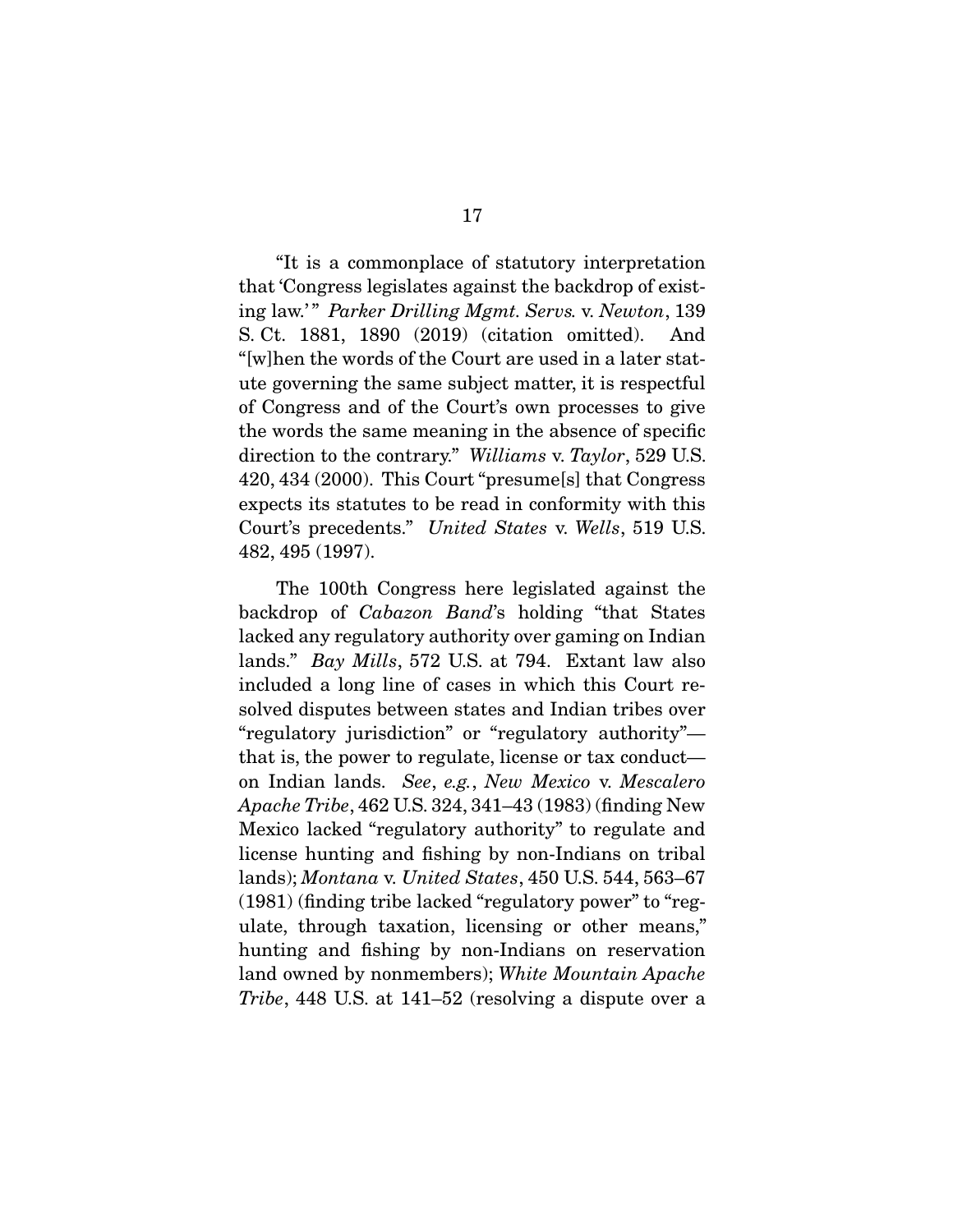state's "regulatory authority" to apply its motor carrier license and use fuel taxes to a business operating on an Indian reservation); Bryan, 426 U.S. at 387 (referring to "general state civil regulatory authority" to "include[ ] taxing power").

 In refusing to "grant" Texas "regulatory jurisdiction," it was that power to regulate, license, and tax gaming that Congress expressly withheld from Texas and reserved to the Tribes. Although this Court's precedent generally addresses "regulatory jurisdiction" as a "civil" concept, Congress also made clear its intent that Texas not be granted "criminal" regulatory jurisdiction. By doing so, Congress sought to foreclose arguments that this Court addressed in Cabazon Band and the Fifth Circuit considered in Seminole Tribe of Florida v. Butterworth, 658 F.2d 310 (5th Cir. 1981).

 In Butterworth, the State of Florida argued that it could enforce its bingo regulations under Public Law 280 because it imposed penal sanctions for regulatory violations. See 658 F.2d at 314. The Fifth Circuit rejected that argument, however, recognizing that, "[a]lthough the inclusion of penal sanctions makes it tempting at first glance to classify [a] statute as prohibitory, [a] statute cannot be automatically classified as such" because "[a] simplistic rule depending on whether [a] statute includes penal sanctions could result in the conversion of every regulatory statute into a prohibitory one." Id.

 This Court adopted Butterworth's reasoning in rejecting a similar argument by California, asserting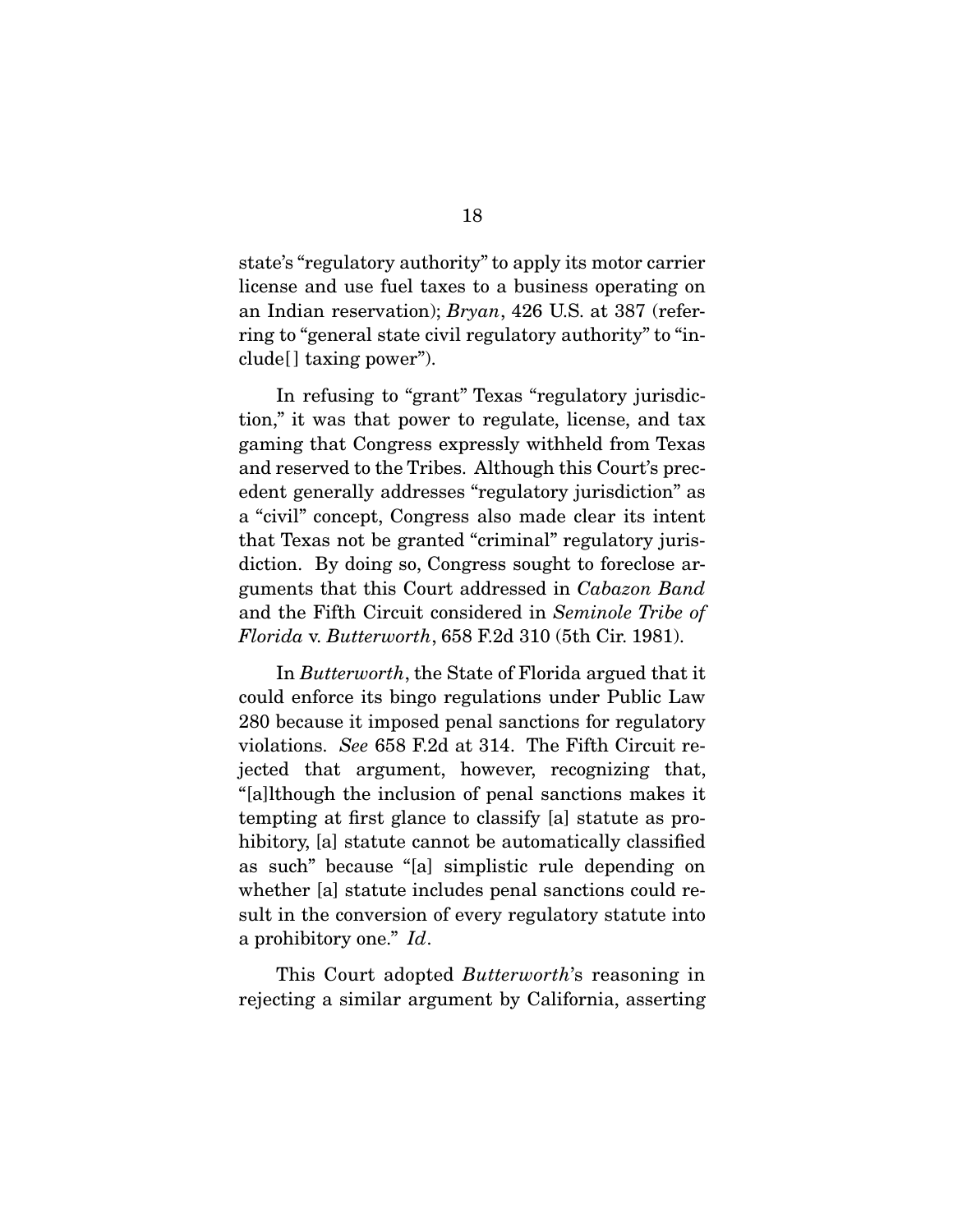that Public Law 280 allowed it to enforce its bingo regulations because "unregulated bingo" was a state misdemeanor. See Cabazon Band, 480 U.S. at 211. That "an otherwise regulatory law is enforceable by criminal as well as civil means," this Court concluded, "does not necessarily convert it into a criminal law within the meaning of Pub. L. 280," since doing so would effectively permit total assimilation of all state laws on Indian lands.  $Id$ . at  $211-12$ .

Because  $\S 107(a)$  bans gaming activities "prohibited" by Texas law and adopts Texas civil and criminal penalties for violations of  $\S 107(a)$ 's "prohibition," Congress anticipated that Texas (like California and Florida before it) might seek to enforce its regulatory laws on the ground that Texas "prohibits" gaming activities that do not conform to its regulations by subjecting them to penal sanctions. To guard against that possibility, Congress included a rule of construction in the very next subsection  $(\S 107(b))$  to foreclose any construction of § 107(a) that might grant "criminal regulatory jurisdiction" to Texas. See S. Rep. No. 100-90, at 9 (1987) (explaining that subsection (b) was "added to make it clear that Congress does not intend, by banning gaming and adopting state penalties as federal penalties, to in any way grant civil or criminal regulatory jurisdiction to the State of Texas").

The only provision in § 107 that "speaks expressly" to Texas's attempts to regulate on-reservation gaming "speaks against the State." McGirt v. Oklahoma, 140 S. Ct. 2452, 2477 (2020). Although the Texas Penal Code may criminalize violations of the Bingo Enabling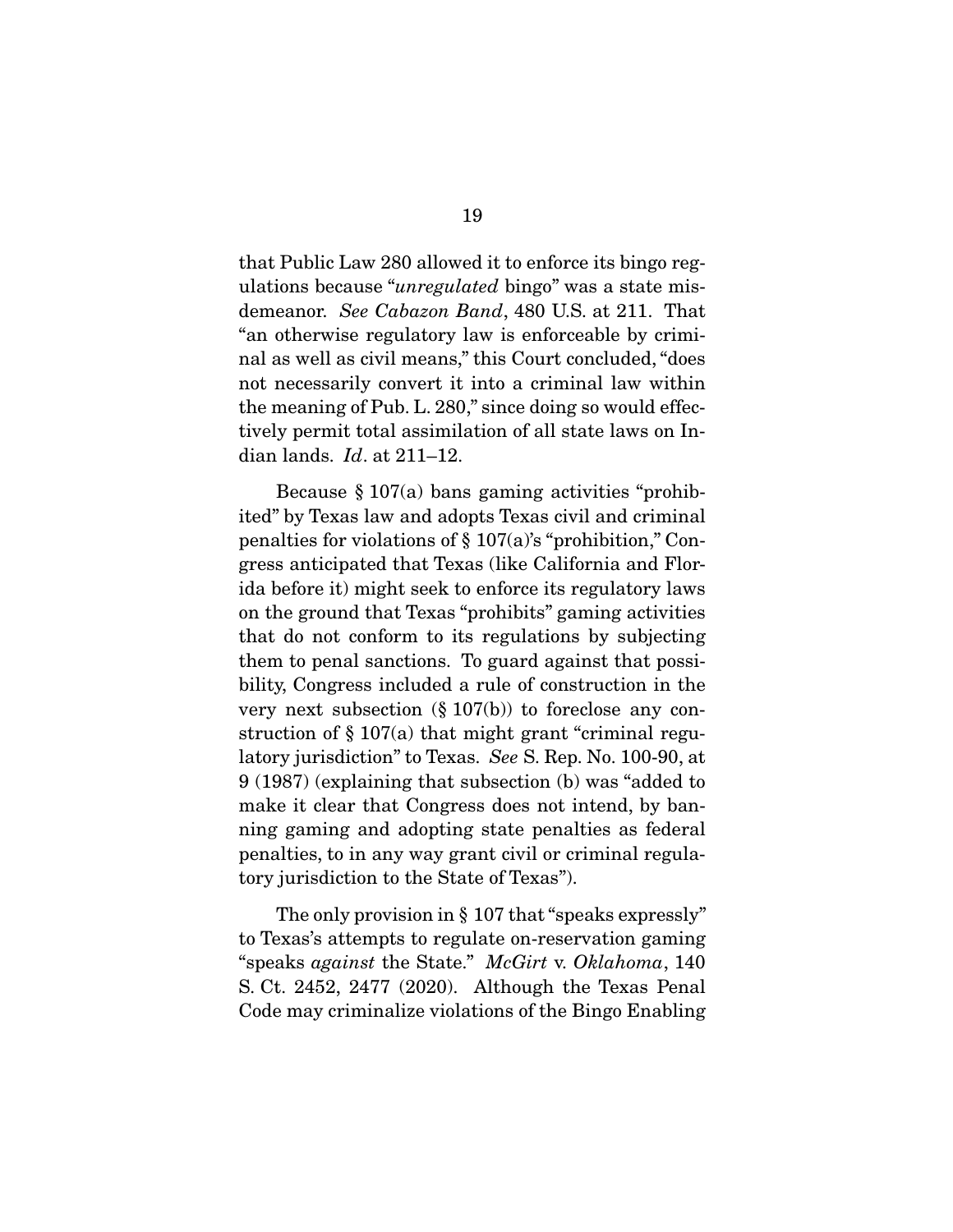Act, § 107(b) bars Texas from relying on that statute to enforce its "criminal" regulatory jurisdiction over bingo. Likewise, that subsection bars Texas from asserting "civil" regulatory jurisdiction over the Pueblo's bingo gaming by relying on Chapter 125 of the Texas Civil Practice & Remedies Code to abate bingo gaming that does not conform to the Bingo Enabling Act.

 5. Other provisions in § 107 support reading the term "prohibit" according to its ordinary meaning.

 Unlike Texas's position, the Tribe's interpretation "accord[s] with the tribe's request in Tribal Resolution No. T.C.–02–86," Pub. L. No. 100-89, § 107(a), which reflected a request to ban *all* gaming on Petitioner's lands, regardless of whether the gaming activities were prohibited or regulated by Texas, see App. 123. Interpreting  $\S 107(a)$  to ban only those gaming activities that are banned (and not regulated) by Texas law "accord[s] with the tribe's request" to the extent  $§ 107(a)$  imposes a narrower gaming ban than (*i.e.*, within the scope of the absolute ban on gaming originally requested.

 Imagine, instead, that the Tribes had requested that Congress adopt language banning two gaming activities—roulette and bingo—on their lands. If Congress enacted text banning roulette, it would be fair to say that the roulette ban was "enacted in accordance with the tribe's request," even if Congress declined to ban bingo. The result is no different here.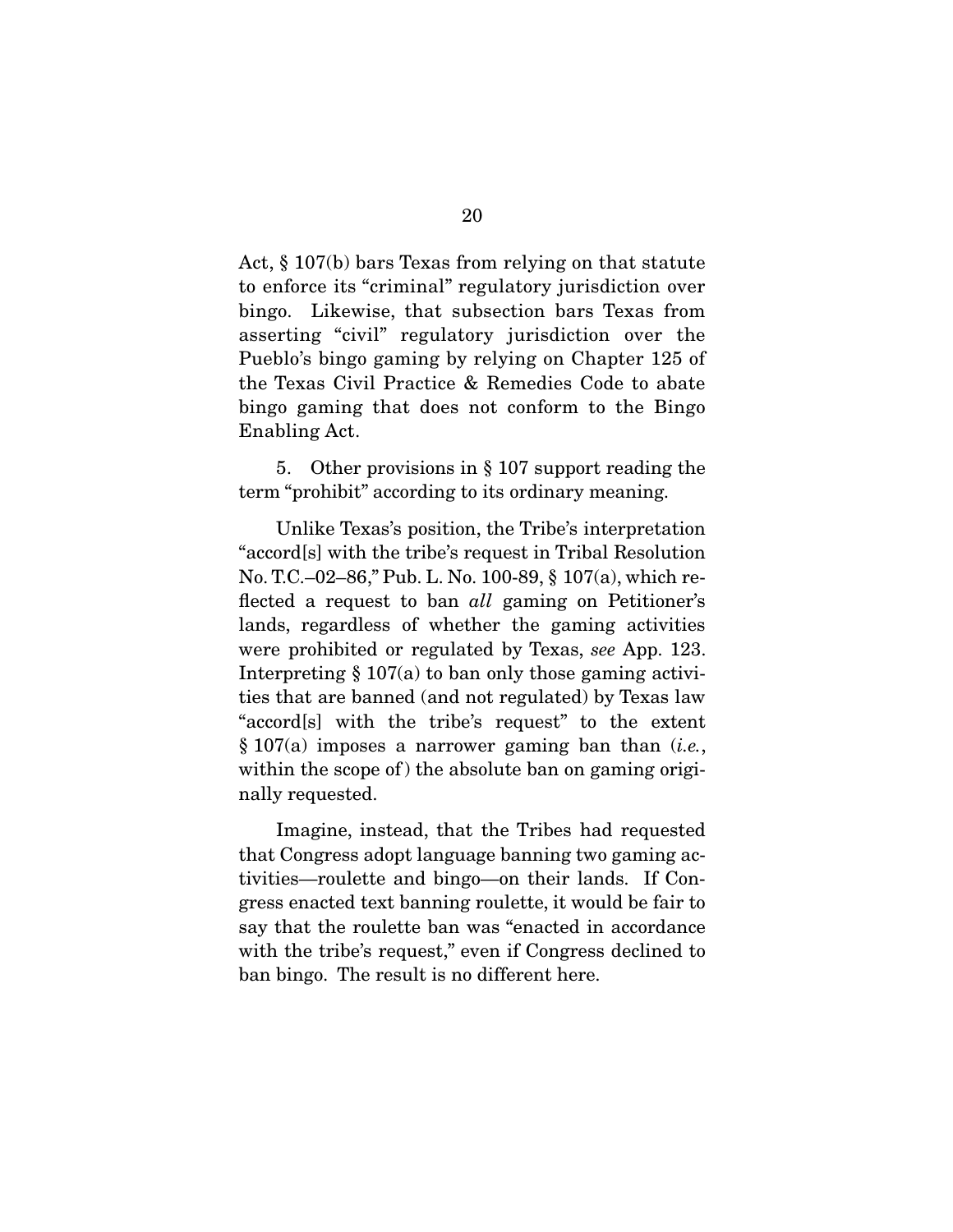By contrast, applying all Texas laws that regulate—as opposed to ban—gaming activities does not "accord" with the Tribal Resolutions at all. The Tribes never requested, and never agreed, in the Tribal Resolutions to subject their lands to Texas's regulatory authority over gaming. The Tribal Resolutions deemed any bill that would make state laws governing gaming and bingo directly applicable to their reservations "wholly unsatisfactory \* \* \* in that it represents a substantial infringement upon the Tribe's powers of self-government, is inconsistent with the central purposes of restoration of the federal trust relationship, and would set a potentially dangerous precedent for other tribes who desire to operate gaming facilities and are presently resisting attempts by States to apply their law to Reservation gaming activities." App. 122. It was precisely to avoid that result, while still ensuring passage of the Act, that the Tribes requested a total ban on all gaming over a regime that would grant Texas control over gaming and bingo on their lands.<sup>2</sup>

 In the end, Congress did not enact the total ban on gaming. Even if the Tribes then said that they "ha[d] no interest in conducting high stakes bingo or gambling" on their reservations, App. 121, as Texas likes

<sup>2</sup> The Senate Report for IGRA indicates that other tribes took similar positions in connection with legislation for that statute: "Tribes generally opposed any effort by the Congress to unilaterally confer jurisdiction over gaming activities on Indian lands to States and voiced a preference for an outright ban of class III games to any direct grant of jurisdiction to States." S. Rep. No. 100-446, at 4 (1988).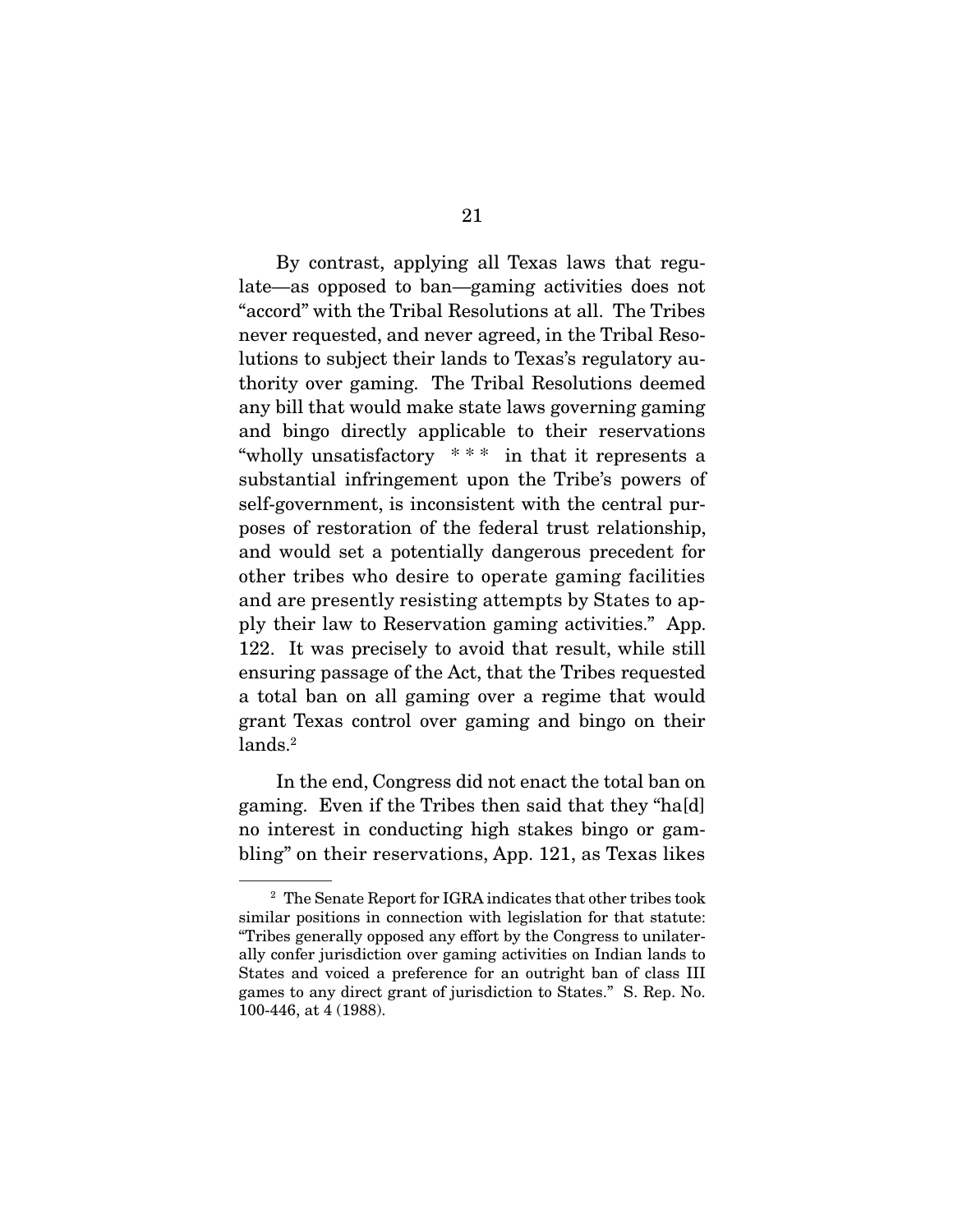to highlight, Congress left intact the Tribes' sovereign authority to change their minds (just as Texas did) to authorize gaming activities that Texas allows.

 Reading § 107(a) according to its plain meaning also dovetails with  $\S 107(c)$ , which allows Texas to "bring[ ] an action in the courts of the United States to enjoin violations of the provisions of  $\frac{107(a)}{a}$ . It makes sense that, if the Pueblo engaged in gaming activities that Texas bans outright, Congress afforded Texas the ability to shut down those gaming activities. See S. Rep. No. 100-90, at 11 (noting that § 107 "authorizes the State of Texas to seek injunctive relief in Federal court to enforce the federal ban on gaming").

The remainder of  $\S 107(c)$  merely specifies that federal courts have exclusive jurisdiction over any enforcement action against Petitioner or its members for violations of  $\S 107(a)$  "notwithstanding" § 105(f), since § 105(f)'s incorporation of Public Law 280 might otherwise permit Texas to sue tribal members in state court. See Cabazon Band, 480 U.S. at 207–08; see also N.L.R.B. v. SW Gen., Inc., 137 S. Ct. 929, 939 (2017) (Congress's use of a "notwithstanding" provision "'shows which provision prevails in the event of a clash'" (citation omitted)). That Congress was chiefly concerned with "Jurisdiction Over Enforcement Against Members" is clear from that provision's heading. See Merit Mgmt. Grp. v. FTI Consulting, Inc., 138 S. Ct. 883, 893 (2018) ("Although section headings cannot limit the plain meaning of a statutory text,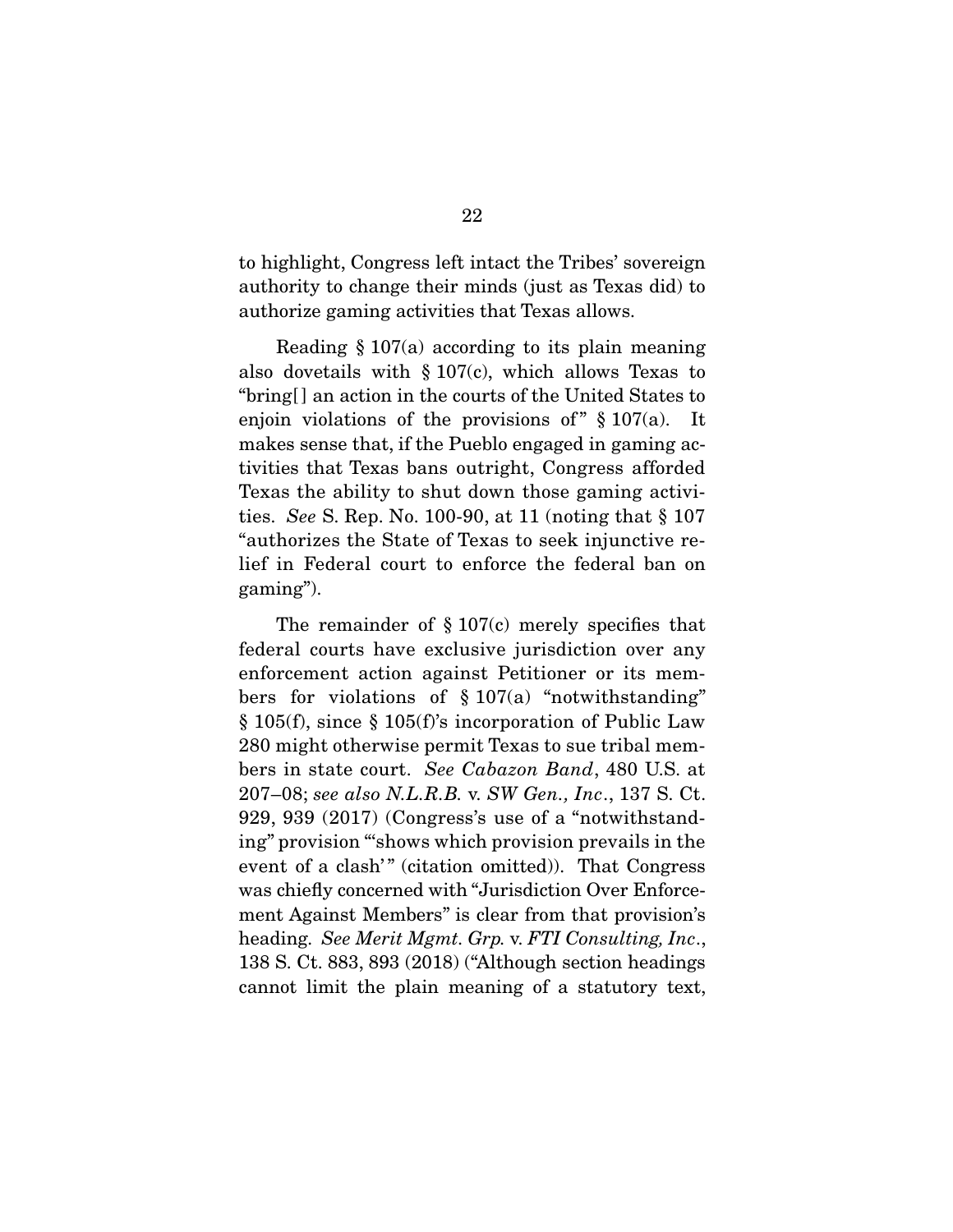'they supply cues' as to what Congress intended." (internal citations omitted)).

 6. As two statutes enacted by the same legislative body, IGRA also may be regarded as a legislative interpretation of the earlier-enacted Restoration Act. See United States v. Stewart, 311 U.S. 60, 64 (1940) (" $[A]$  later act can \*\*\* be regarded as a legislative interpretation of the earlier act in the sense that it aids in ascertaining the meaning of the words as used in their contemporary setting." (internal citations omitted)); Northcross v. Memphis Bd. of Educ., 412 U.S. 427, 428 (1973).

 Subsection 107(a) only refers to "gaming activities" prohibited by Texas law. As this Court observed in interpreting that same term in IGRA, the phrase "gaming activity" "means just what it sounds like—the stuff involved in playing [the] games." Bay Mills, 572 U.S. at 792. A "gaming activity" refers to "each roll of the dice and spin of wheel"—here, the actual game of bingo—not the licensing and operation of the game. See id.

 Construing the Restoration Act together with IGRA then, Texas laws that concern the licensing or operation of a gaming activity that Texas permits have no application to the Tribes' lands under the Restoration Act. Rather than prohibit bingo (the gaming activity), Texas restricts who may operate bingo by requiring bingo operators to secure a license, and it prohibits the operation of bingo that does not comply with its manner-and-means restrictions.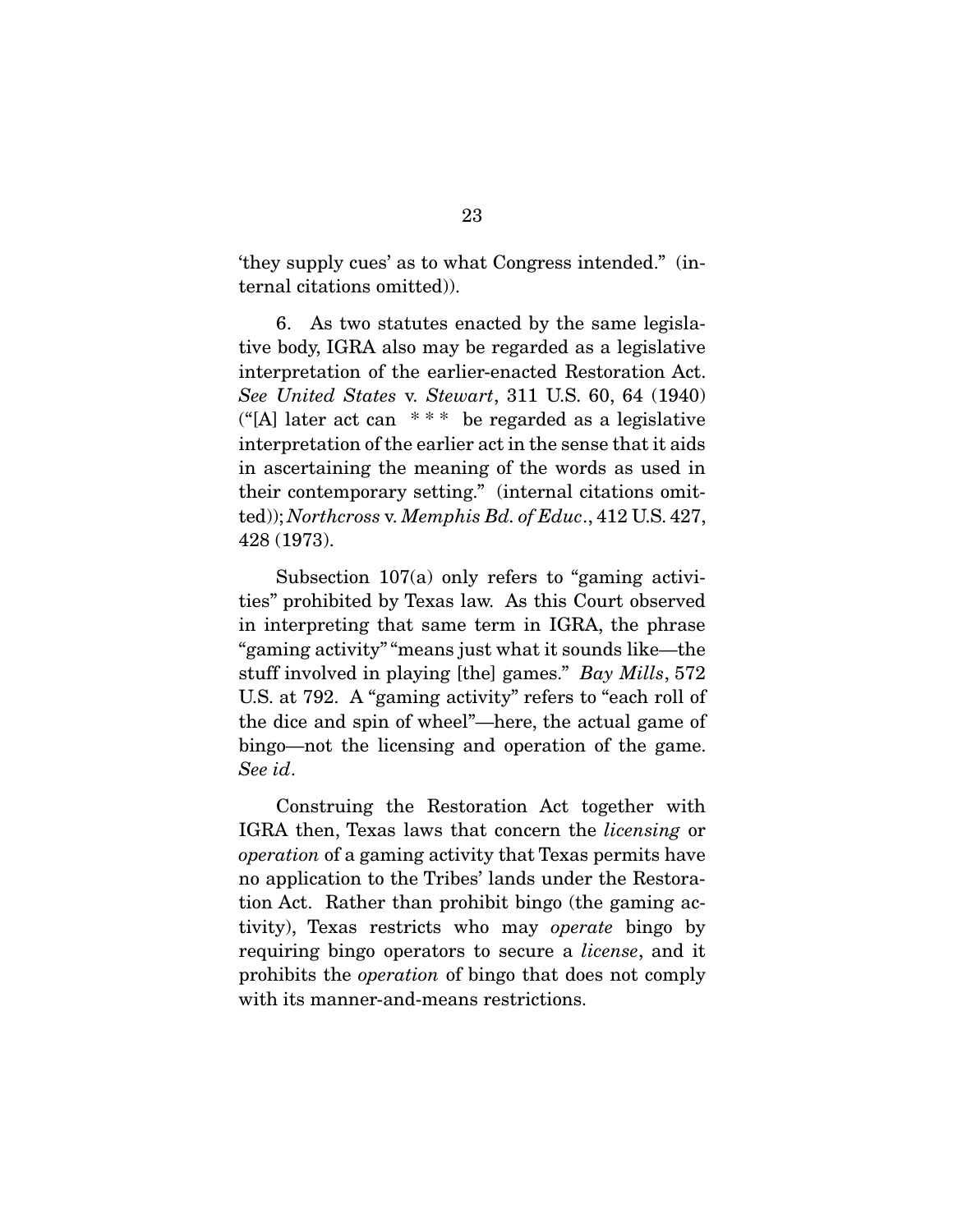What Congress meant by gaming activities "prohibited" by state law also may be gleaned from IGRA's congressional finding that "Indian tribes have the exclusive right to regulate gaming activity on Indian lands if the gaming activity  $***$  is conducted within a State which does not, as a matter of criminal law and public policy, prohibit such gaming activity." 25 U.S.C. § 2701(5). That finding reflects Congress's understanding that a state prohibits a gaming activity when it does so "as a matter of criminal law and public policy." See United States v. Davis, 139 S. Ct. 2319, 2329 (2019) ("[W]e normally presume that the same language in related statutes carries a consistent meaning."); Azar v. Allina Health Servs., 139 S. Ct. 1804, 1812 (2019) ("This Court does not lightly assume that Congress silently attaches different meanings to the same term in the same or related statutes.").

 That understanding, in turn, flows from Cabazon Band's discussion of "prohibitory" and "regulatory" laws. 480 U.S. at 209–12. Recognizing that a regulatory law may be enforced "by criminal as well as civil means," this Court looked to the state's "public policy" in resolving the Public-Law-280 jurisdictional analysis. See id.

 Congress likewise referred to the state's "public policy" to determine whether a state "prohibits" a gaming activity for purposes of IGRA, 25 U.S.C. § 2701(5) and the Restoration Act. Subsection 107(a) prohibits on the Tribes' lands those gaming activities "prohibited" by Texas law. But whether a gaming activity is prohibited by Texas law does not depend on "a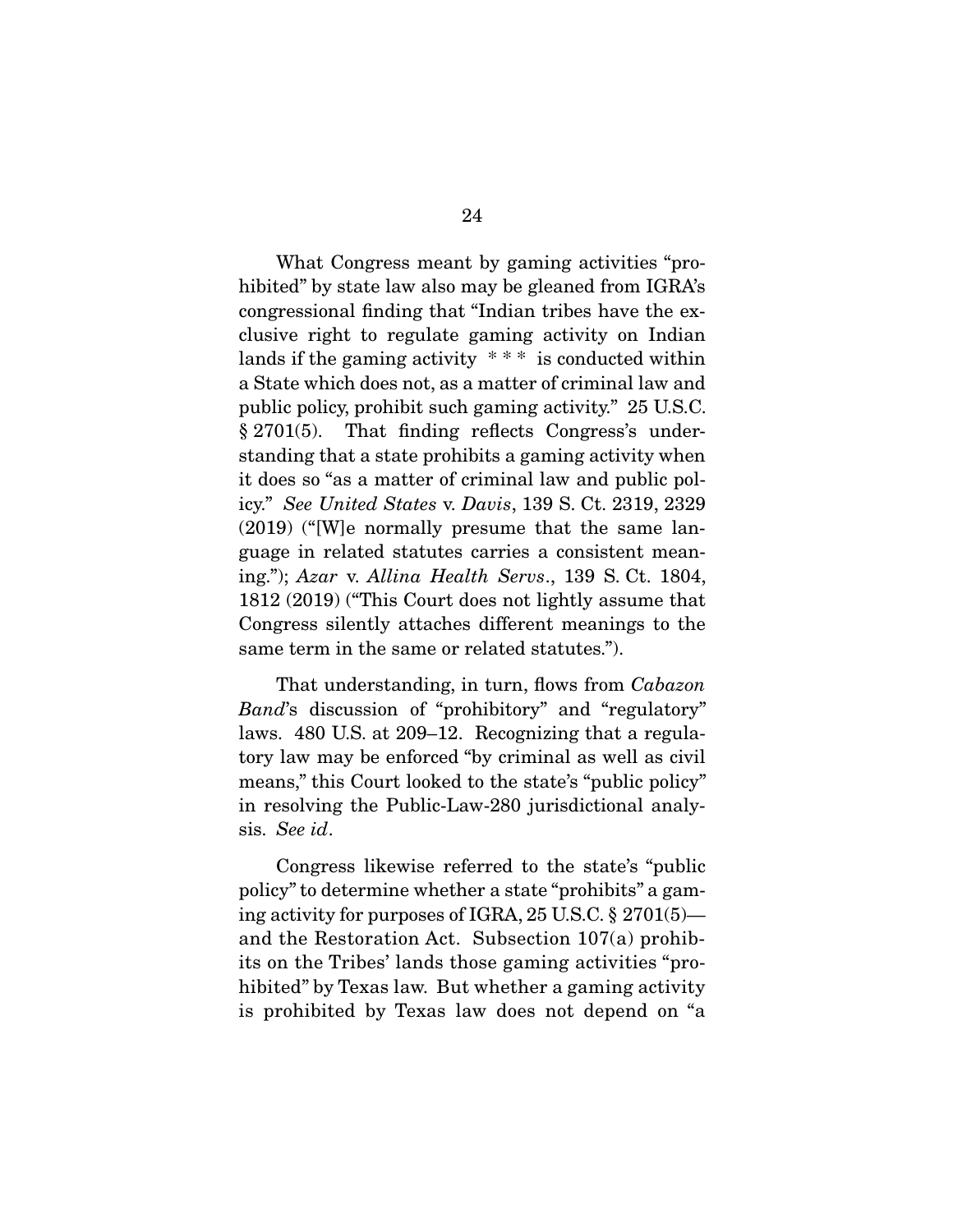simplistic rule depending on whether the statute includes penal sanctions," since laws regulating gaming may be enforced by civil or criminal means. Butterworth, 658 F.2d at 314; see Cabazon Band, 480 U.S. at 210–12. That is what Congress made clear in § 107(b), by barring any construction of § 107 that would grant "civil or criminal regulatory jurisdiction" to Texas. Whether a Texas law concerning a gaming activity is truly "prohibitory" and enforceable under § 107(a)—or "regulatory" and barred by § 107(b)—depends on whether Texas has a public policy against the particular gaming activity at issue. As the Bingo Enabling Act's title transparently reflects, Texas does not have a public policy against bingo.

### **C. The Legislative History Does Not Reflect Any Intent to Subject Tribal Gaming to State Regulation.**

 The legislative history also belies Texas's efforts to subject on-reservation gaming to state regulations and licensing requirements. Resort to legislative history is unnecessary, since it assumes that an ambiguity exists, United States v. R.L.C., 503 U.S. 291, 298 (1992), and the Indian canon of construction requires any ambiguity to "be construed liberally in favor of the [Tribes]," Montana, 471 U.S. at 766. But the legislative history also reflects an intent to ban on the Tribes' lands only those gaming activities that Texas bans outright, and to foreclose Texas from exercising any regulatory authority over on-reservation gaming.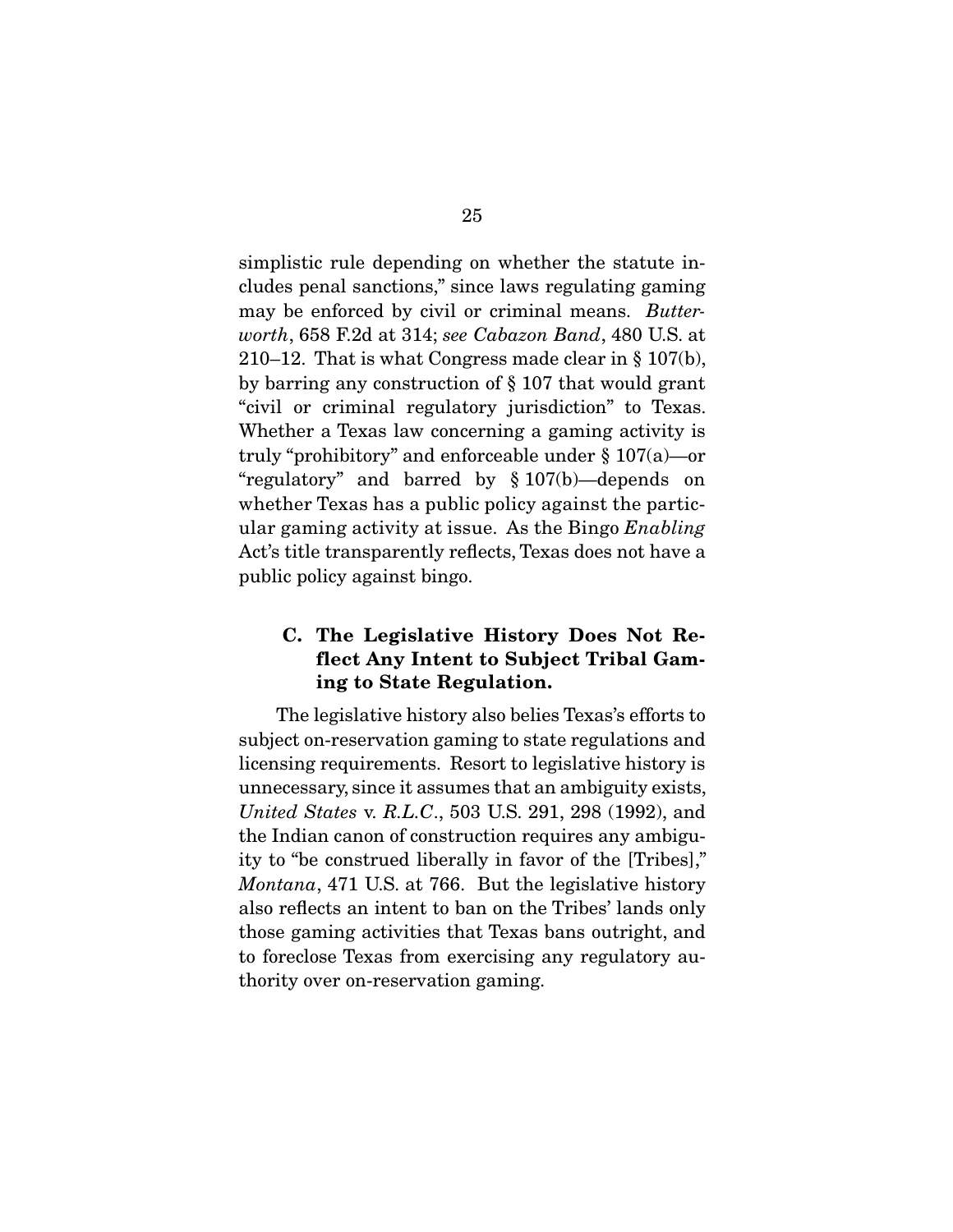1. That interpretation comports with how Congress used the term "prohibited" in prior legislative drafts. When Congress initially acceded to the Tribes' request to "prohibit" on the Tribes' lands all gaming "defined by" Texas law, it understood that its proposed language would "ban" all gaming on the Tribes' lands as expressed in the Tribal Resolution. H.R. Rep. No. 100-36 at 1, 4 (1987); 133 Cong. Rec. 9042–45 (1987). When Congress subsequently amended that language to enact text to "prohibit" on the Tribes' lands all gaming activities "prohibited by" Texas law, it used that term in the same manner: to "ban" on the Tribes' lands those gaming activities "banned by" Texas law.

 Prior legislative drafts lend Texas no support. The drafters never proposed any language to authorize Texas to regulate on-reservation gaming. One draft would have subjected on-reservation gaming to "tribal gaming laws, regulations and licensing requirements" that were required to "be identical to the laws and regulations of the State of Texas regarding gambling, lottery and bingo" (while preserving the Tribes' right to subsequently amend their gaming laws with the approval of the Secretary of the Interior). 131 Cong. Rec. 36,565–67 (1985). The Texas Comptroller was not satisfied with that proposal, because it did not make state laws directly applicable to the Tribes' lands. The Tribes, in turn, resisted Texas's efforts to regulate gaming on their lands by proposing a total ban on gaming. See App. 123. But Congress ultimately rejected that proposal too.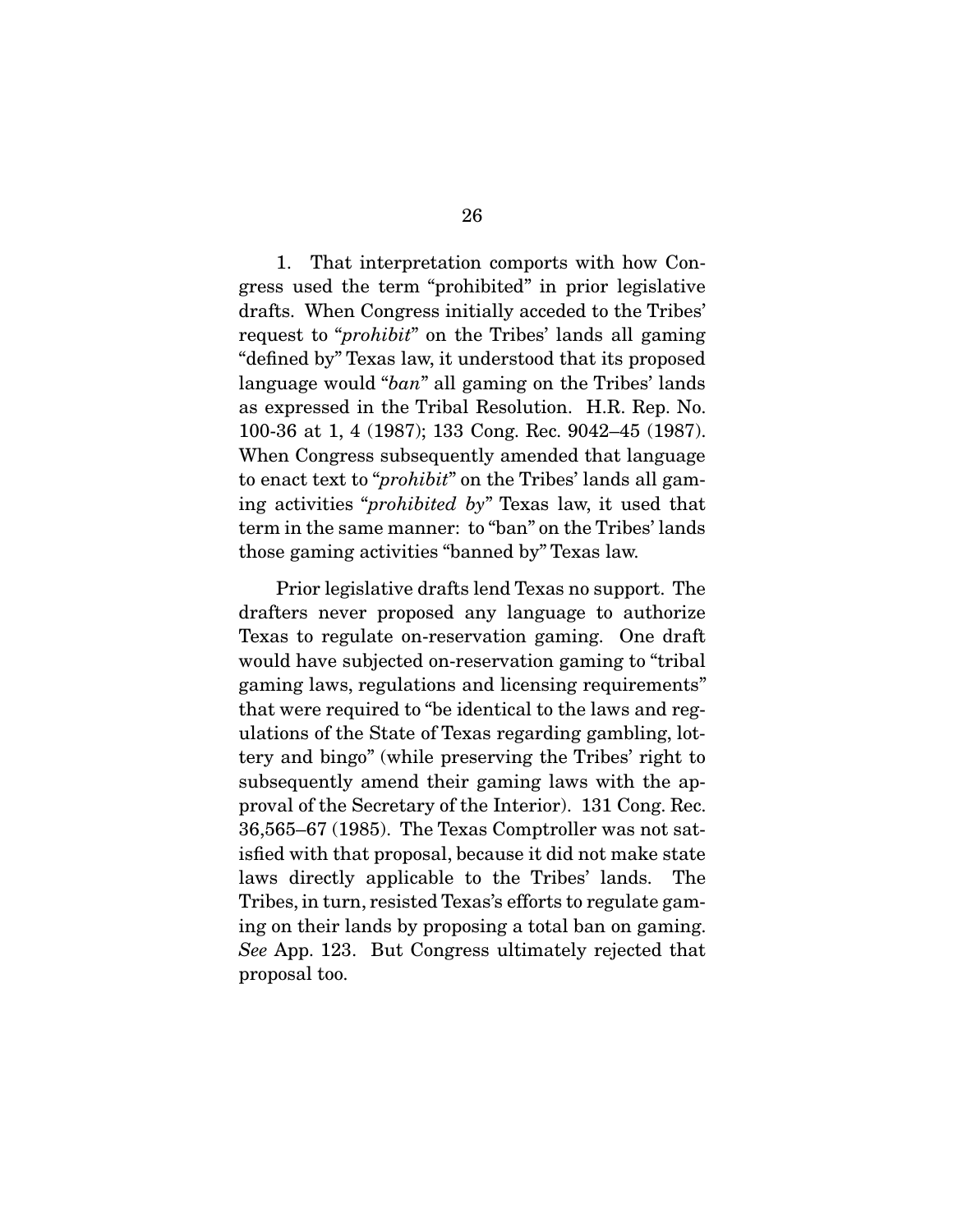Congress instead enacted language that refers only to gaming activities "prohibited" by Texas "laws" and omits any reference to Texas regulations or licensing requirements. Although Texas seeks to read those words back into the statute, " '[f ]ew principles of statutory construction are more compelling than the proposition that Congress does not intend sub silentio to enact statutory language that it has earlier discarded in favor of other language.'" INS v. Cardoza-Fonseca, 480 U.S. 421, 442–43 (1987) (citation omitted); see Doe v. Chao, 540 U.S. 614, 622–23 (2004).

 2. The Restoration Act's Senate Report nowhere reflects an intent to subject on-reservation gaming to Texas gaming regulations or licensing requirements. See S. Rep. No. 100-90, at 8–11.

 In construing Public Law 280 in Bryan, this Court observed that nothing in that act's "legislative history remotely suggests that Congress meant the Act's extension of civil jurisdiction to the State should result in the undermining or destruction of such tribal governments as did exist and a conversion of the affected tribes into little more than 'private, voluntary organizations'—a possible result if tribal governments and reservation Indians were subordinated to the full panoply of civil regulatory powers, including taxation, of state and local governments." 426 U.S. at 388 (internal citation omitted).

 So too here. Nothing in the Restoration Act's legislative history "remotely suggests" that Congress intended to subordinate tribal gaming to Texas's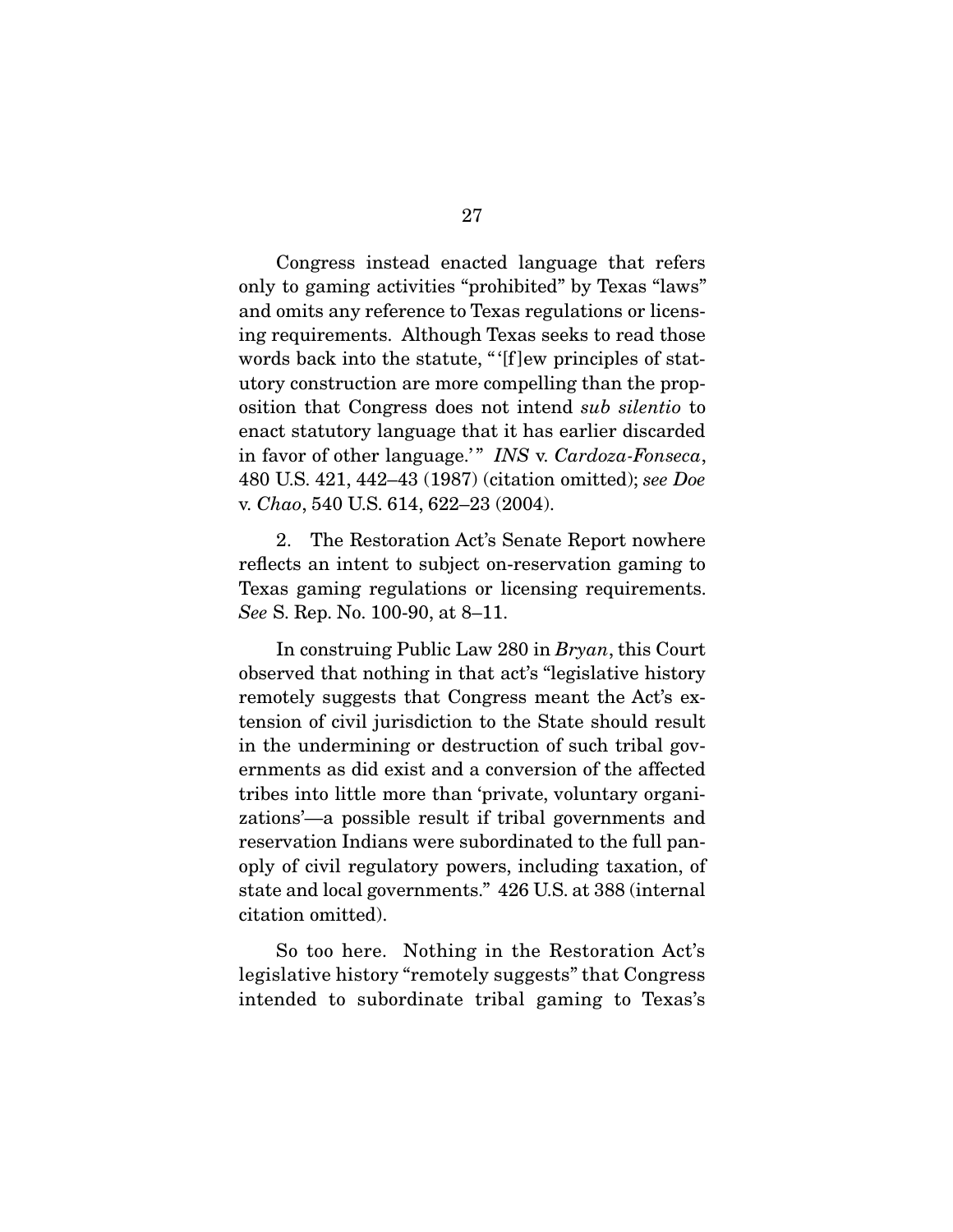regulatory powers. Such an "omission has significance in the application of the canons of construction applicable to statutes affecting Indian immunities, as some mention would normally be expected if such a sweeping change in the status of tribal government and reservation Indians had been contemplated by Congress," Bryan, 426 U.S. at 381—particularly following Cabazon Band's holding that federal and tribal interests preempted state gaming regulations, which this Court characterized as an "impermissibl[e] infringe[ment] on tribal government" that would result in "the destruction of tribal institutions and values," 480 U.S. at 208, 221–22.

 The Senate Report also implicitly refutes Texas's construction. Congress there explains that § 107's gaming "prohibition" applies to tribal lands taken into trust by the United States. See S. Rep. No. 100-90, at 10. "With regard to tribal lands not taken into trust and therefore not made a part of the tribe's reservation," however, the Senate Report notes that "the laws and administrative regulations of the State of Texas related to gaming, gambling, lottery or bingo shall be applicable." Id. (emphasis added). The Senate Report thus acknowledges that the Restoration Act treats the Tribes' trust lands differently from those lands not held in trust to which Texas laws and regulations "related to" gaming apply. That language also (once again) shows that Congress knew how to draft text making "the laws and administrative regulations of the State of Texas related to gaming, gambling, lottery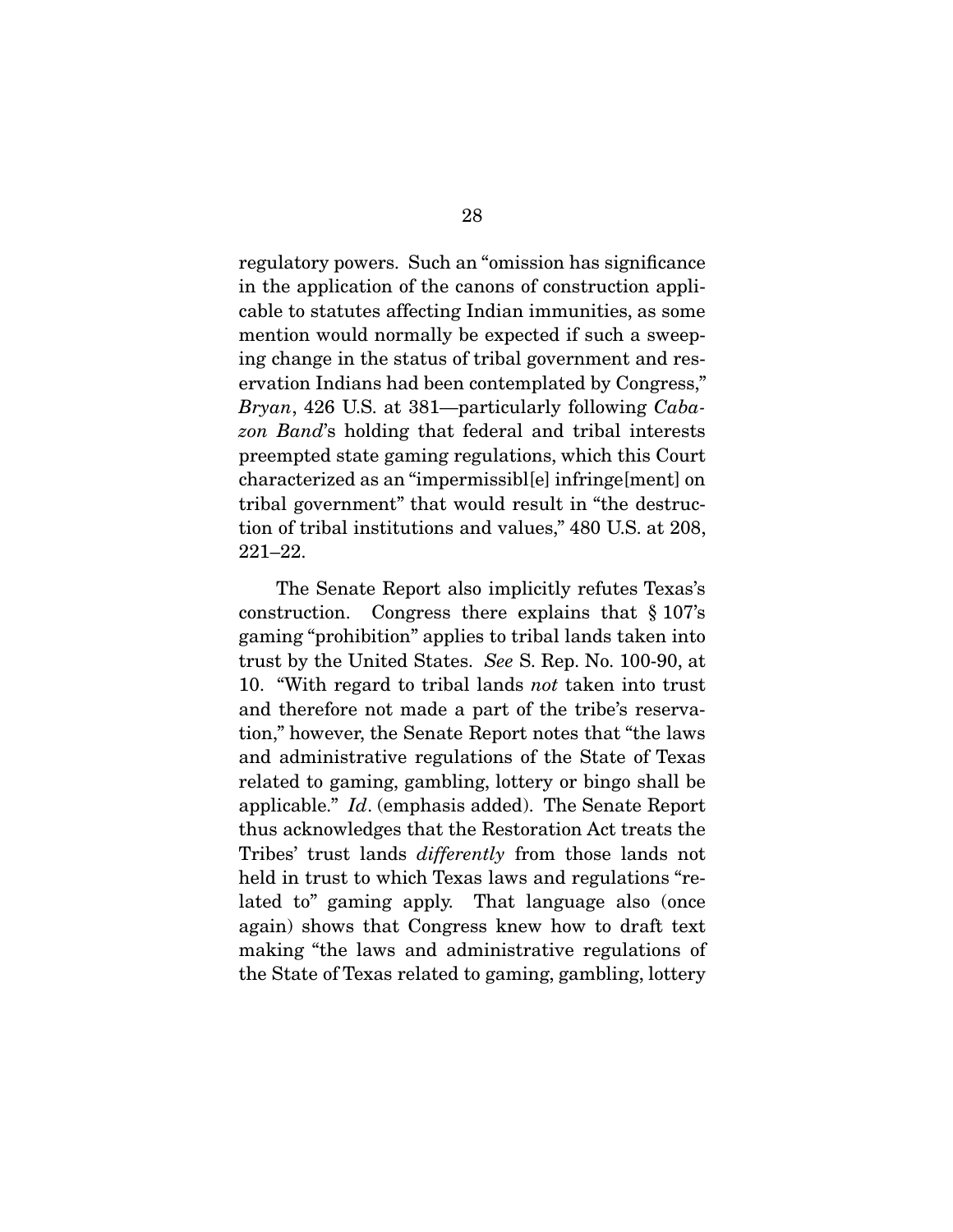or bingo \* \* \* applicable" to Petitioner's reservation if that had been its intent in  $\S 107(a)$ . See id.

 To the extent the Senate Report refers to language that was ultimately omitted from the Act's text, "murky legislative history" of that kind "can't overcome a statute's clear text and structure." Azar, 139 S. Ct. at 1815.

 3. Legislative history also includes "the pre-enactment statements of those who drafted or voted for a law; it is considered persuasive by some, not because they reflect the general understanding of the disputed terms, but because the legislators who heard or read those statements presumably voted with that understanding." District of Columbia v. Heller, 554 U.S. 570, 605 (2008).

 When the Senate amendments to H.R. 318 returned to the House for a vote, Representative Morris Udall, then-Chairman of the House Committee on Interior Affairs, explained that the amendments were intended to "codify" Cabazon Band's "holding and rational[e]." 133 Cong. Rec. 21,114 (1987). The language that the Senate removed—which would have barred the Tribes from engaging in any gaming, including bingo—was plainly contrary to federal and tribal interests in promoting tribal bingo enterprises that this Court identified in Cabazon Band, 480 U.S. at 217–19. The Senate adopted language that prohibited the Tribes from engaging in gaming that Texas prohibits (which, at that time, included all gaming except bingo) and instructed that "nothing" in the gaming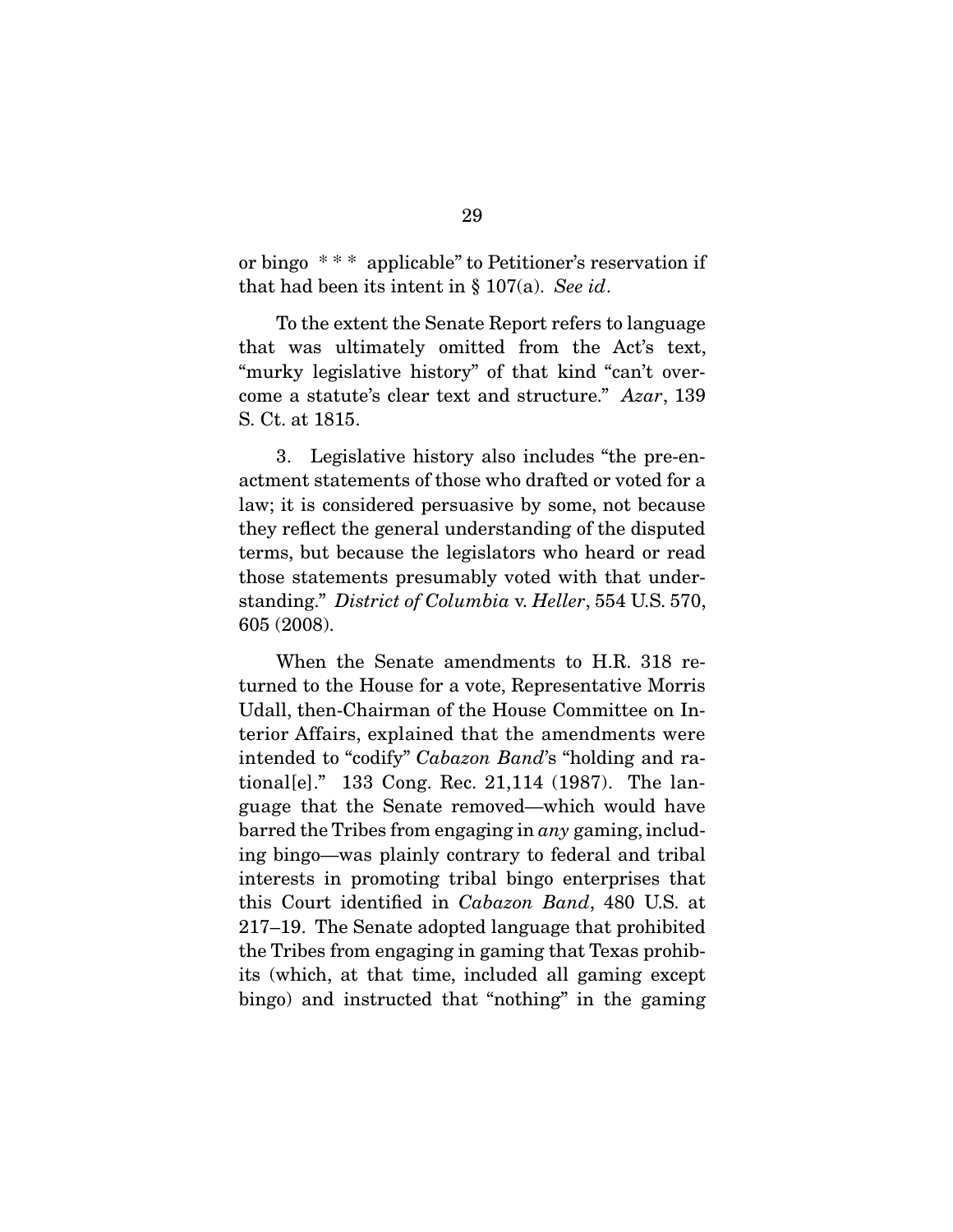activities section should be "construed" to grant Texas "civil or criminal regulatory jurisdiction" over gaming activities on the Tribes' lands.

 As Chairman Udall explained to the House, the Senate amendments brought the Act "in line with the rational[e] of [Cabazon Band]" by effectively "codify[ing] the Court's opinion" with respect to federal preemption of state "regulation of gaming on the respective reservations of the two tribes." 133 Cong. Rec. 21,114.

### **D.** *Ysleta* **Never Construed the Restoration Act to Allow State Regulation of Tribal Bingo.**

 Tellingly, Texas has never grounded its arguments in the Restoration Act's text, but in the Fifth Circuit's stray reference to state "regulations" operating as "surrogate federal law" in a decision that (Texas has never disputed) concerned dissimilar facts and legal issues. Ysleta, 36 F.3d at 1334. This case proves the maxim that Chief Justice Marshall articulated long ago: "that general expressions, in every opinion, are to be taken in connection with the case in which those expressions are used." Cohens v. Virginia, 19 U.S. 264, 401 (1821). The failure to heed that maxim has allowed confusion—and litigation—to abound unnecessarily by "reading a single sentence unnecessary to the [Ysleta] decision" over the Act's text. Ark. Game & Fish Comm'n v. United States, 568 U.S. 23, 35 (2012).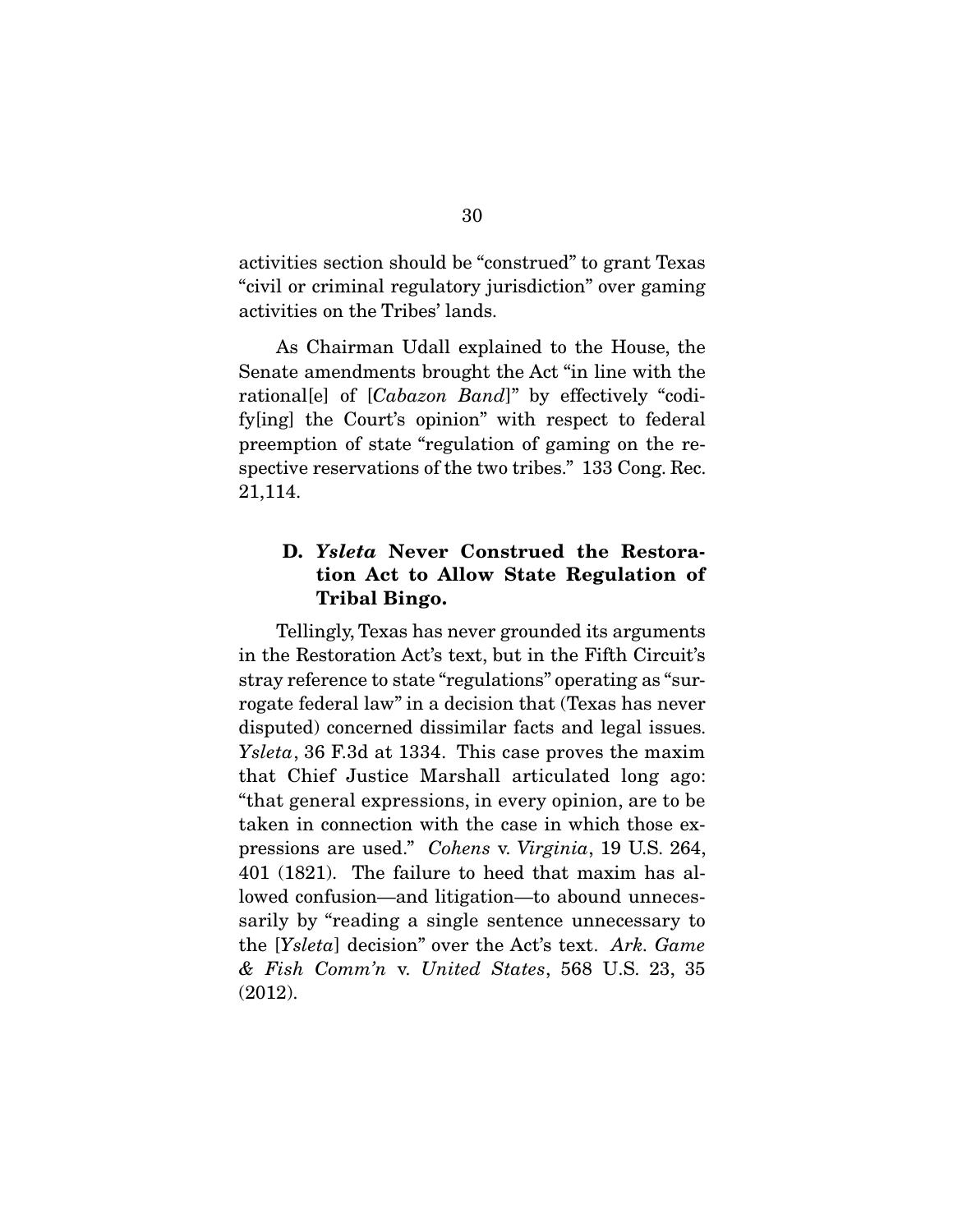Ysleta concerned gaming activities (baccarat, blackjack, craps, roulette, and slot machines) that were indisputably "prohibited"—i.e., outright banned—in Texas. See 36 F.3d at 1333. The Pueblo there asserted that  $\S 107(a)$  only applied Texas gaming laws to the extent Texas *criminally* "prohibited" gambling as in Public Law 280 cases. See id. at 1332–33. The Ysleta court disagreed, holding Public Law 280's "criminalprohibitory/civil-regulatory" analysis inapplicable to  $\S 107(a)$ , on the ground that " $\S 107(a)$  is not a restatement of Public Law 280." Id. at 1333–34. In closing, Ysleta concluded "that Congress—and the [Pueblo] intended for Texas' gaming laws and regulations to operate as surrogate federal law on the [Pueblo's] reservation in Texas." Id. at 1334.

 But Ysleta did not address gaming activities regulated by Texas, and it did not purport to construe the Restoration Act in that context. That decision simply has no bearing on the question presented here.

#### **E. The Restoration Act Complements the Indian Gaming Regulatory Act.**

 In 1995, Texas "let slip" that it too read the Restoration Act's plain language to foreclose application of Texas gaming regulations to the Tribes' lands. See Niz-Chavez v. Garland, 141 S. Ct. 1474, 1484 n.5 (2021). When Ysleta held IGRA inapplicable to Petitioner's lands, Texas urged this Court to overturn that holding because, as Texas then argued, "it would not be possible [for Texas] to regulate [bingo] activities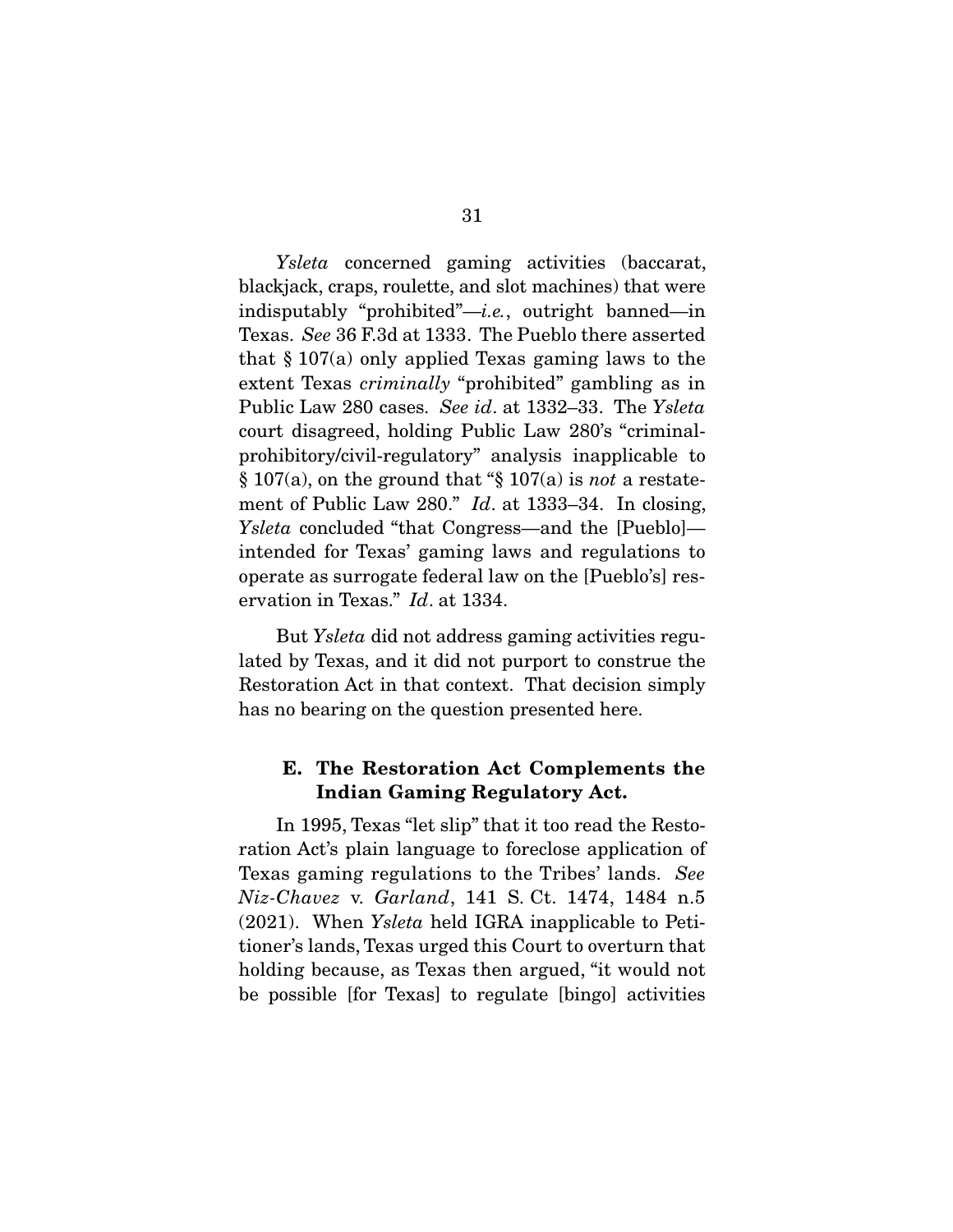since the state has no regulatory, civil or criminal jurisdiction over gaming on Tribal lands" under the Restoration Act. Tex. Conditional Cross-Pet. for Cert., 1995 WL 17048828, at \*7–8. Instead, Texas believed that IGRA governs regulatory jurisdiction over gaming on Indian lands. See id.; see also Bay Mills, 572 U.S. at 795 (observing that "[e]verything—literally everything—in IGRA affords tools (for either state or federal officials) to regulate gaming on Indian lands, and nowhere else").

 As Texas then understood, the Restoration Act can—and should—be read to give effect to both it and IGRA. "When confronted with two Acts of Congress allegedly touching on the same topic," this Court has stated that it "is not at liberty to pick and choose among congressional enactments and must instead strive to give effect to both." Epic Sys. Corp. v. Lewis, 138 S. Ct. 1612, 1624 (2018) (internal quotations and citation omitted). That rule exists for good reason: "Allowing judges to pick and choose between statutes risks transforming them from expounders of what the law is into policymakers choosing what the law should be." Id. The Court thus "aim[s] for harmony over conflict in statutory interpretation." Id.

 When Congress passed the Restoration Act in 1987, bingo was the only gaming activity that Texas had authorized as an exception to its constitutional prohibition on lotteries. According to the Act's plain language, subsection (a) then "prohibited" all gaming activities on the Tribes' lands with one exception: bingo. And subsection (b) barred Texas from asserting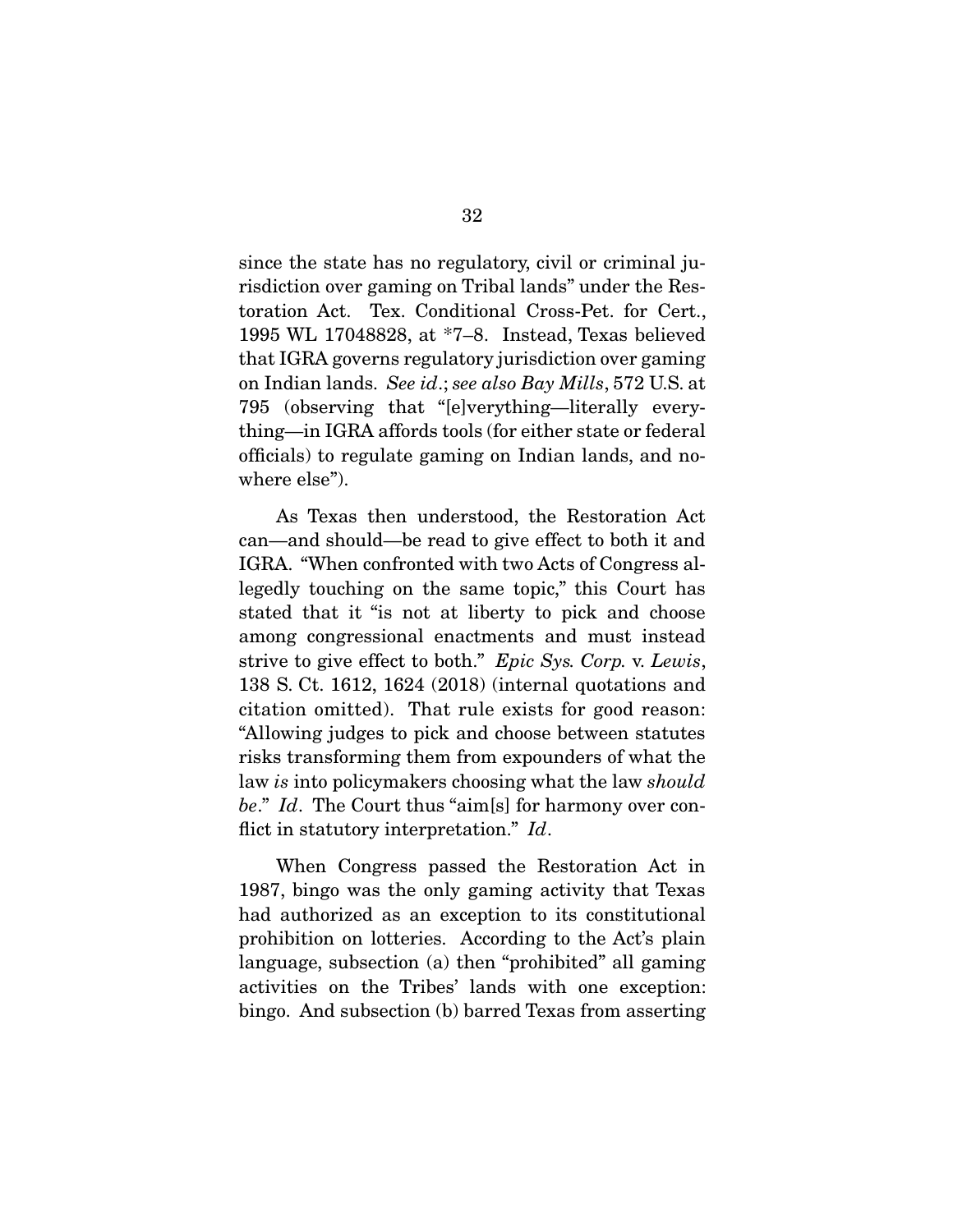or enforcing its "regulatory jurisdiction" over bingo conducted on the Tribes' lands.

 Shortly thereafter, in IGRA, the same Congress enacted a comprehensive regulatory regime for bingo as "class II" gaming. See 25 U.S.C. § 2703(7)(A). Under IGRA, Indian tribes may not offer bingo if they are located in a state that bans bingo outright. See id. § 2710(b)(1)(A). But in states that permit bingo like Texas—IGRA authorizes Indian tribes to conduct bingo games on their reservations, and grants Indian tribes regulatory authority over tribal bingo (subject to federal oversight) from which states are wholly excluded. See id.  $\S 2710(a)(2)$ –(b); S. Rep. No. 100-466, at 11–12 (explaining Congress's understanding that tribes could not conduct bingo under IGRA on Indian lands in five states that banned bingo outright, but tribes in the other 45 states—including Texas—could do so without state regulation).

 Given the extent to which these "two statutes complement each other, it would show disregard for the congressional design to hold that Congress nonetheless intended one federal statute to preclude the operation of the other." POM Wonderful LLC v. Coca-Cola Co., 573 U.S. 102, 115 (2014). That is precisely what Texas proposes. Its position not only does great violence to the Restoration Act's text, but also creates an unnecessary and irreconcilable conflict with the uniform federal regulatory regime for tribal bingo gaming that Congress included in IGRA. Neither statute compels such a result, and "[r]espect for Congress as drafter counsels against [so] easily finding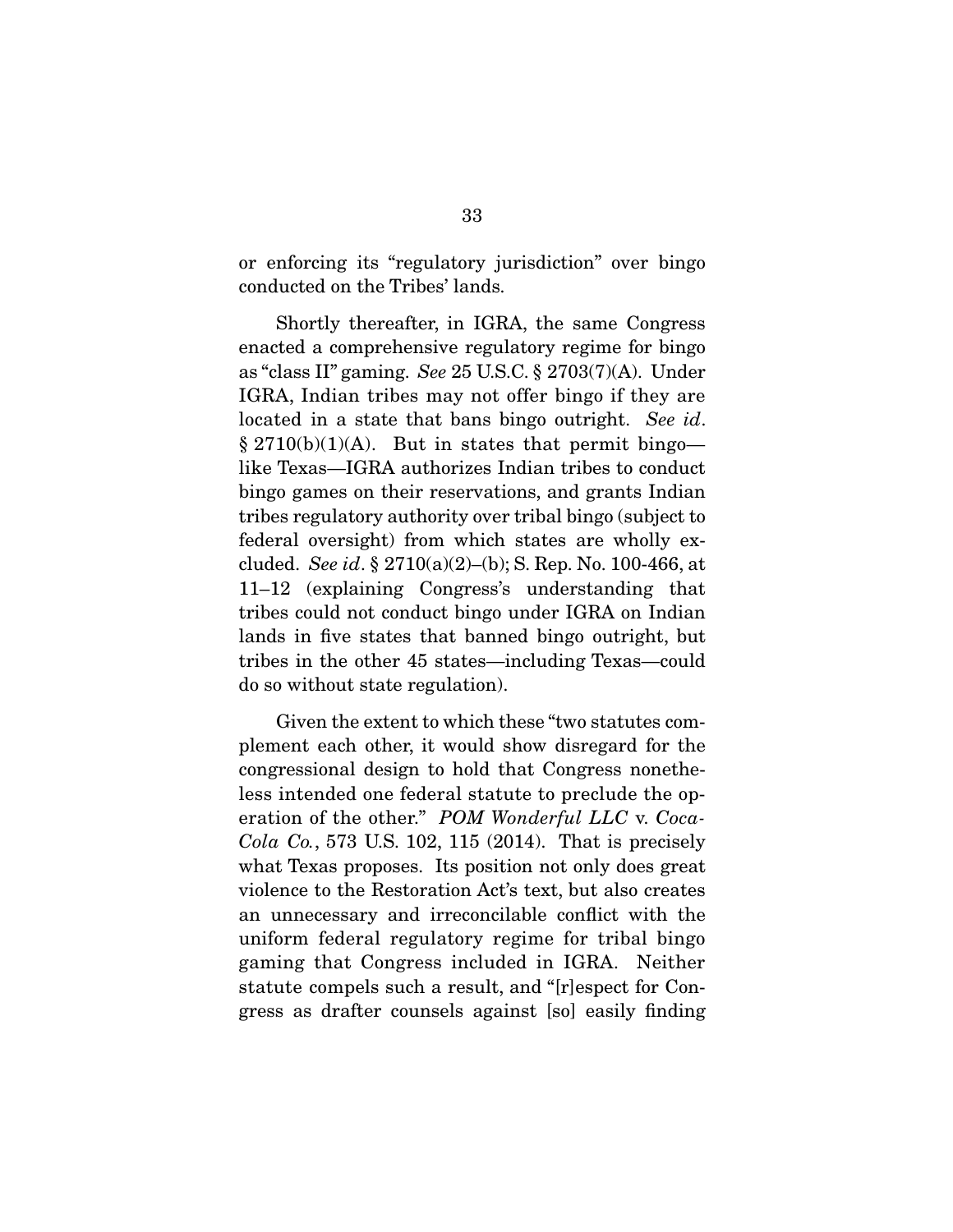[an] irreconcilable conflict[] in" two statutes that Congress drafted concurrently. Epic Sys., 138 S. Ct. at 1624.

 Although Texas may wish it were otherwise, "wishes don't make for laws." McGirt, 140 S. Ct. at 2462. " 'Congress wrote the statute it wrote'—meaning, a statute going so far and no further." Bay Mills, 572 U.S. at 794 (citation omitted). The Restoration Act bans on the Tribes' lands only those gaming activities that Texas bans outright. And Congress enacted IGRA to govern regulation of those gaming activities that Texas chooses to permit.

--------------------------------- ♦ ---------------------------------

34